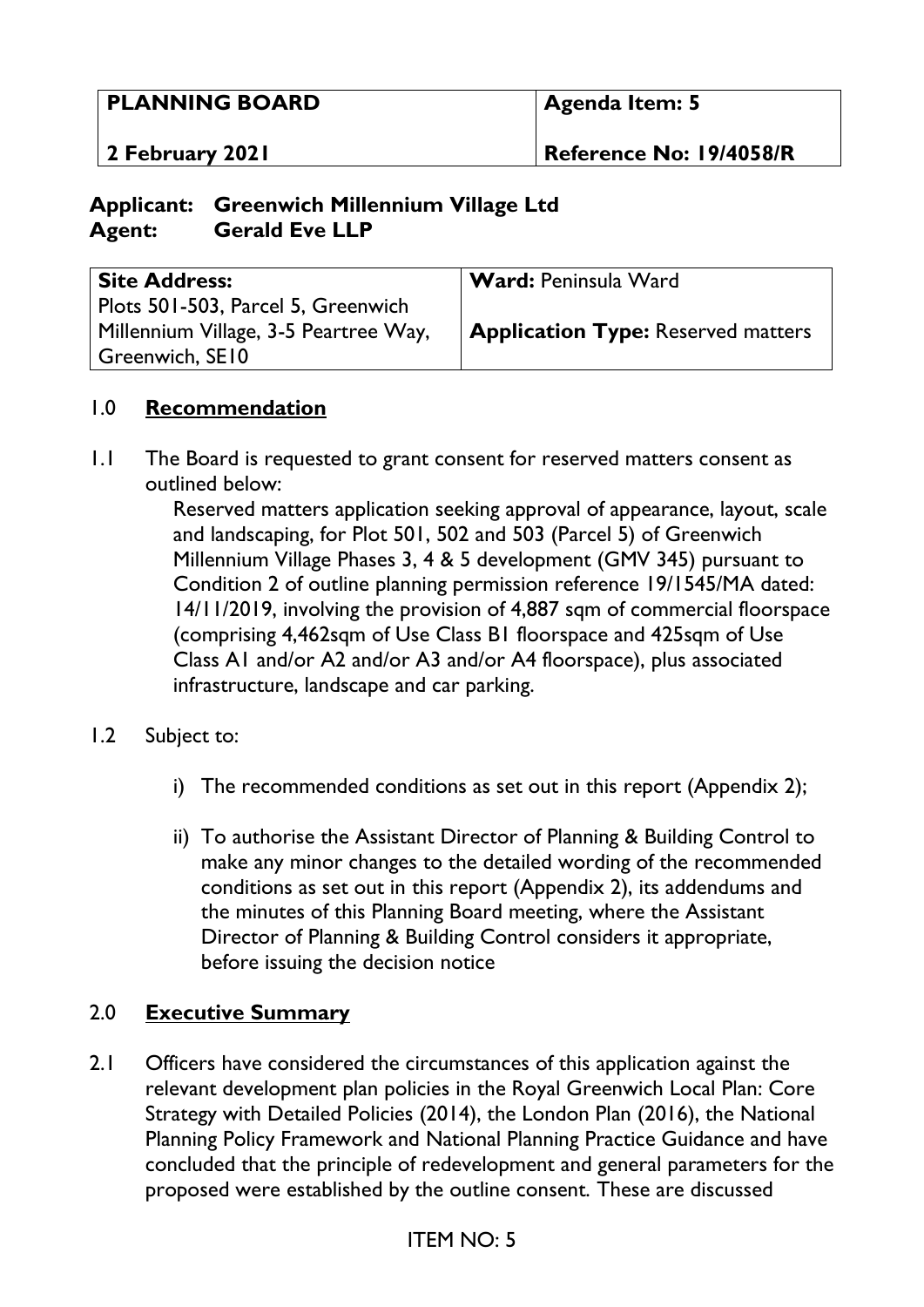further within the relevant section, and include design (heights & footprint), access, uses, sustainability, and parking.

- 2.2 The application site is constrained by contaminated land which prevents underground parking/basements as well as noise from the adjoining Aggregates Works which can operate 24/7 meaning the proposed requires extensive acoustic mitigation. These site constraints have been accounted for within the proposal.
- 2.3 The proposed is designed as a singular five storey building at Plot 503 with open space proposed at Plots 501 and 502. A car park with a total of 34 spaces is located between the proposed building and the open space. The proposed has a subtler colour strategy to earlier plots. The proposed delivers a total of 4,887 sqm of commercial floorspace which is made up of 4,462sqm of Use Class B1 floorspace and 425sqm of Use Class A1 and/or A2 and/or A3 and/or A4 floorspace).
- 2.4 The application has been subject to consultation with statutory consultees, local residents and interested groups. No objections have been received from local residents at the time of writing this report. Section 8 of this report details the responses from internal and external consultees.
- 2.5 The scheme is not liable to Mayoral or Borough CIL as the outline consent was approved prior to the adoption of either. The outline consent was subject to a number of financial and non-financial obligations, secured through a Section 106. These are applicable to this plot also.
- 2.6 The application is considered to comply with the parameters of the outline consent and is recommended for approval.

### 3.0 **Summary**

3.1 Detailed below is a summary of the application:

| The Site -                   |                                            |
|------------------------------|--------------------------------------------|
| Site Area (m <sup>2</sup> )  | 0.9 <sub>ha</sub>                          |
| <b>Local Plan Allocation</b> | Part of site allocation GP5 in the Site    |
|                              | Allocations Prefered Approach August       |
|                              | 2019 for residential-led mixed use         |
|                              | development including local-scale retail   |
|                              | / café / restaurant / leisure uses,        |
|                              | BI workspace and appropriate               |
|                              | community facilities, including a nursery. |
| <b>Heritage Assets</b>       | Not applicable                             |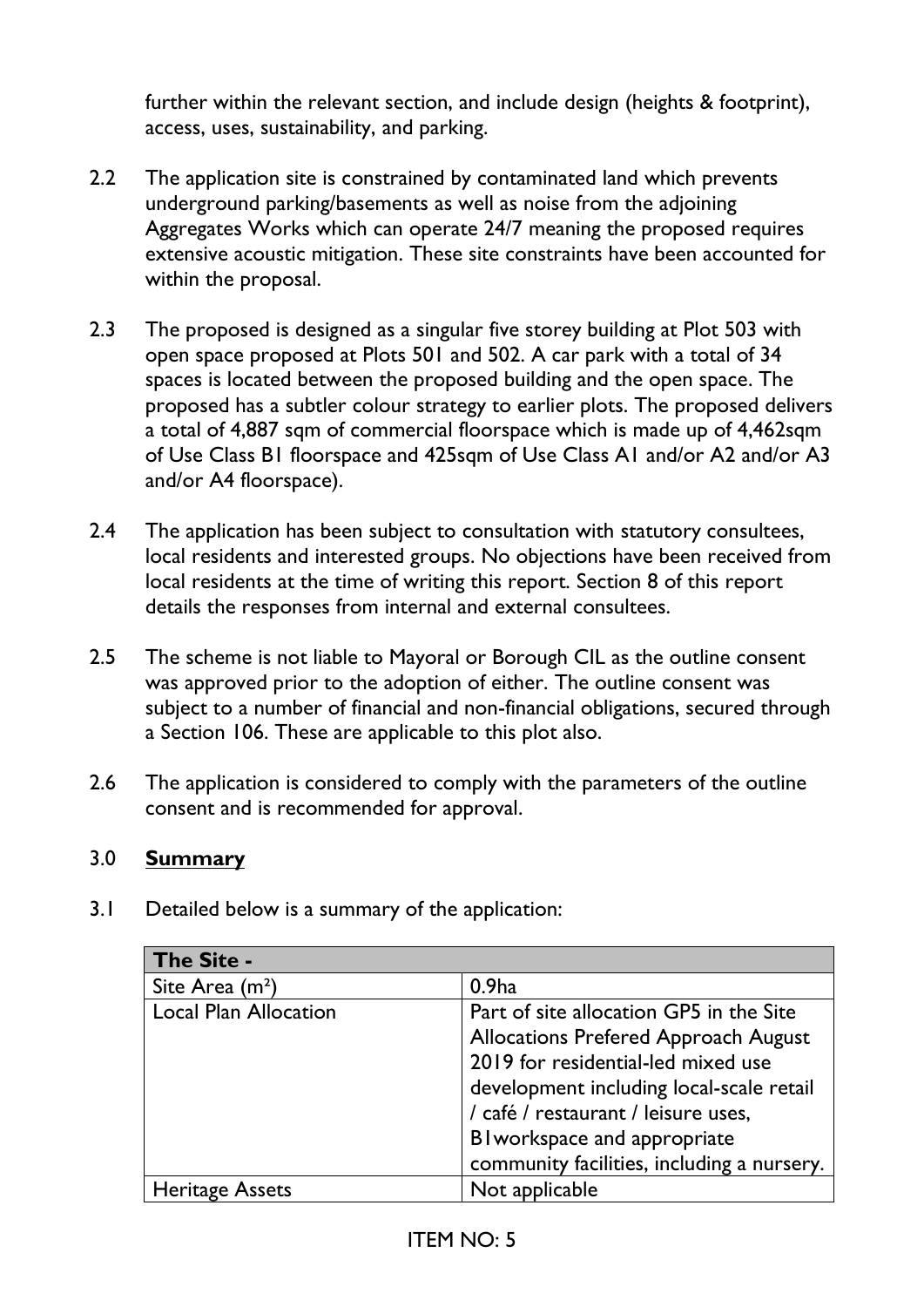| <b>Tree Preservation Order</b> | <b>No</b>                           |
|--------------------------------|-------------------------------------|
| <b>Flood Risk Zone</b>         | Flood Zone 3 - Area benefiting from |
|                                | flood defences                      |

| <b>Proposed Building</b>     |             |  |
|------------------------------|-------------|--|
| Building height (metres AOD) | 26.70 AOD m |  |
|                              |             |  |
| No. of storeys               | 5 storeys   |  |
| Floor area (GEA) $(m^2)$     | 4,887 sqm   |  |

| <b>Proposed Building</b> |                               |                              |
|--------------------------|-------------------------------|------------------------------|
| <b>Existing Uses</b>     | <b>Existing Use (Classes)</b> | N/A                          |
|                          | ' Operator                    |                              |
|                          | m <sup>2</sup>                | 0                            |
| Proposed Use(s)          | <b>Proposed Use</b>           | <b>BI</b> and Flexible AI-A4 |
|                          | (Classes) / Operator          |                              |
|                          | m <sup>2</sup>                | $BI - 4,462m2$               |
|                          |                               | $AI-AA - 425m2$              |
| Employment               | <b>Existing Number of</b>     | 0                            |
|                          | lobs                          |                              |
|                          | Proposed Number of            | <b>TBC</b>                   |
|                          | lobs                          |                              |

| Transportation          |                                 |                   |  |
|-------------------------|---------------------------------|-------------------|--|
| Car Parking             | No. existing car parking spaces | $\bm{0}$          |  |
|                         | No. Proposed Car Parking        | 34                |  |
|                         | <b>Spaces</b>                   |                   |  |
| <b>Cycle Parking</b>    | No. Proposed Cycle Parking      | 61 long stay &    |  |
|                         |                                 | 35 visitor spaces |  |
|                         | Complies with policy            | Yes               |  |
|                         |                                 |                   |  |
|                         |                                 |                   |  |
| <b>Public Transport</b> | <b>PTAL Rating</b>              | 213               |  |

| <b>Sustainability / Energy</b> |           |
|--------------------------------|-----------|
| <b>BREEAM Rating</b>           | Excellent |
| Renewable Energy Source (%)    | 12.3%     |

| <b>Public Consultation</b>  |   |
|-----------------------------|---|
| Number in Support           |   |
| <b>Number of objections</b> |   |
| Main issues raised          | - |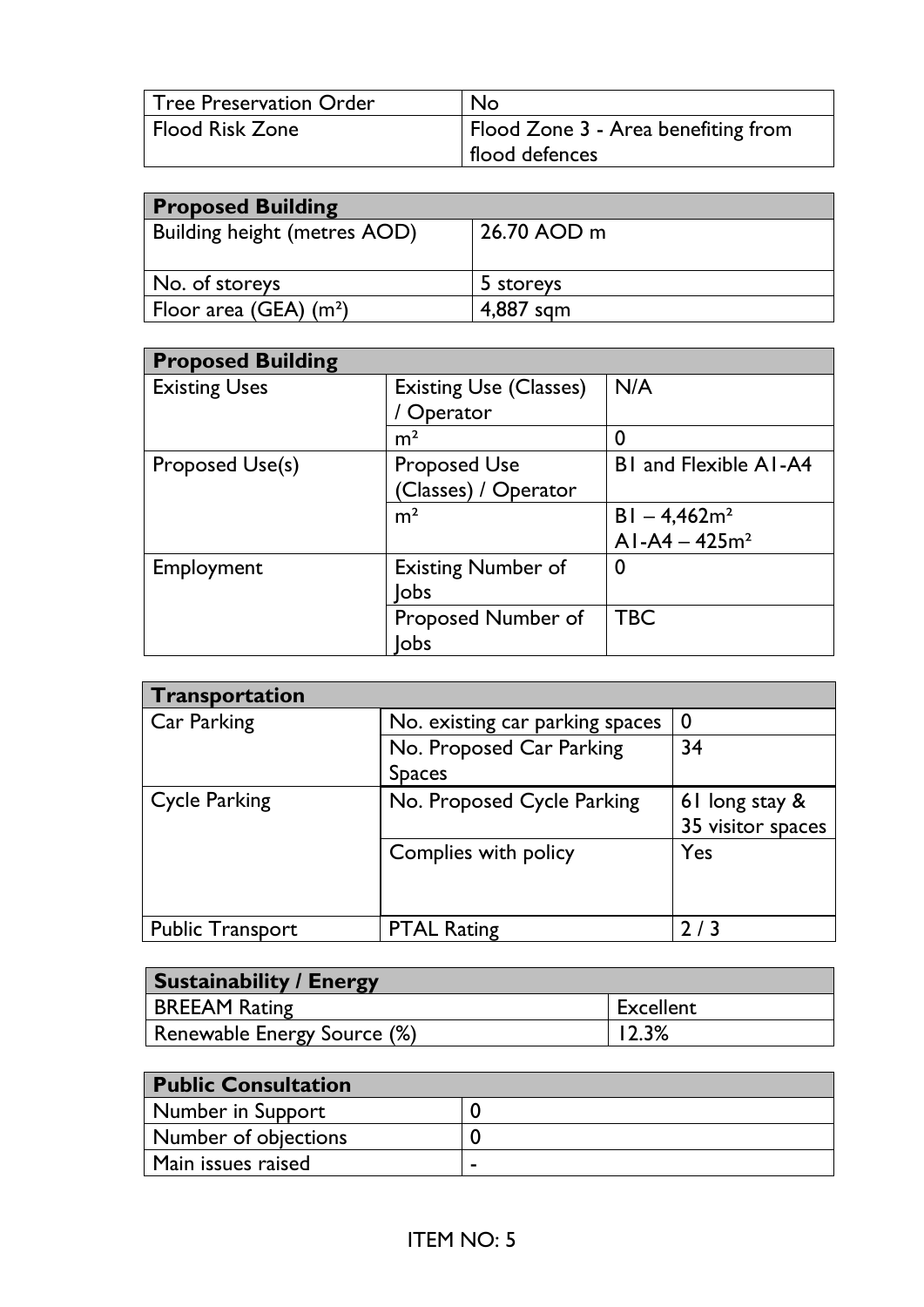- 3.2 The report details all relevant national, regional and local policy implications of the scheme, including supplementary planning guidance.
- 3.3 The application is considered acceptable and is recommended for approval, subject to conditions set out in the report.
- 4.0 **Site**
- 4.1 Greenwich Millennium Village Phases 3, 4, 5, Peartree Way, Greenwich, SE10
- 4.2 This reserved matters application relates specifically to Plots 501-503
- 4.3 The following shows the site location plan for the reserved matters application (outlined in red):



### 5.0 **Site and Surrounding Area**

5.1 The application site forms Plots 501, 502 and 503 of the Greenwich Millennium Village (GMV345) development and comprises an area of approximately 0.9 hectares. The application site is currently cleared with a temporary prefabricated site office on-site.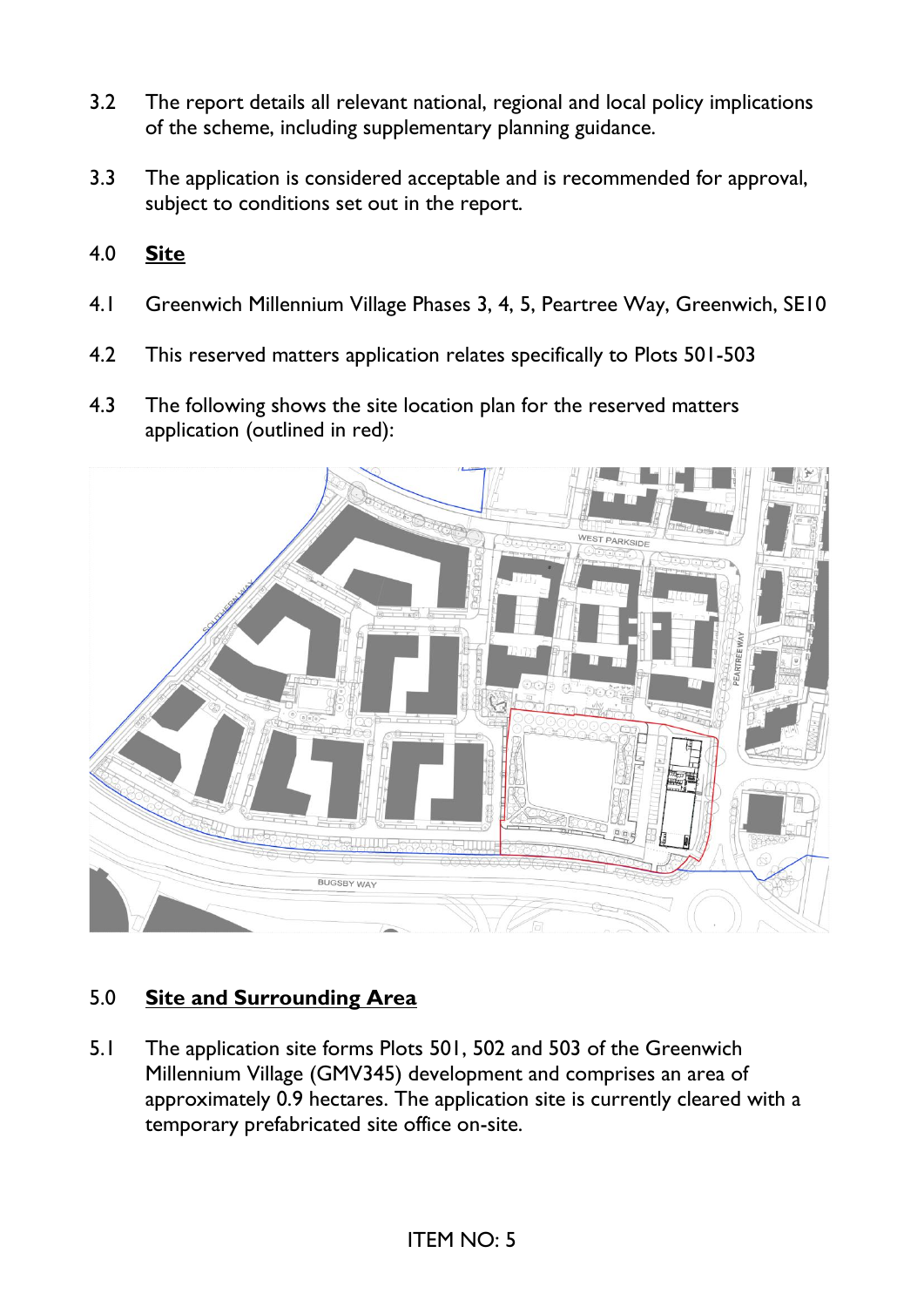- 5.2 The site area forms part of the wider redevelopment site known as Greenwich Millennium Village (GMV) Phases 3, 4 and 5 which has outline planning permission to be developed for 1,746 residential dwellings, commercial, retail and community uses by the outline permission dated 30<sup>th</sup> March 2012 ("the Outline Planning Permission / OPP"). Planning permission 12/0022/O as amended by 14/1633/MA and 19/1545/MA reserves all matters except for access and Parcel 1.
- 5.3 To the north of the application site are Plots 302-304. These plots have been granted detailed consent for 170 residential dwellings and 613 sqm GEA Class A1-A4 retail/commercial units (18/1318/R). The non-residential floorspace is delivered across four individual units in Plots 302 and 303 and face onto a neighbourhood square which adjoins the application site. The maximum building heights across these plots is six storeys. The six storey elements create apartment blocks which border Plots 501-503. These plots are under construction and nearing completion. There is a play area as consented with Plots 302-304 which sits to the north west of the application site.
- 5.4 To the east of the application site are Plots 504 and 210. These plots are separated by the entrance to Horn Link Way which provides access to the adjacent wharfs. Horn Link Way experiences a high volume of daily vehicle movements including larger aggregate vehicles. Plot 504 is an energy centre with a height of between 8 and 16 meters with a flue of 26 meters in height. The energy centre is being delivered by EON to serve the Greenwich Millennium Village Masterplan, it was granted consent under reference 17/0576/R. Plot 210 is a residential building that forms the most southern plot in the '11-storey terrace' that is designed to create the acoustic barrier to the masterplan. Plot 210 received detailed consent for 11 storeys under planning reference 13/3281/R.
- 5.5 To the south of the site is Bugsby's Way, which is a highly trafficked road leading from the roundabout that sits south of the entrance to the masterplan from Peartree Way. A new signalled pedestrian crossing has recently been added adjacent to the application site. On the opposite side of Bugsby's Way is the Millennium Leisure Park, which includes stores such as B&Q, Ikea and the Odeon Cinema.
- 5.6 To the west of the application site is the development site for Parcel 4 of the masterplan, which is to be a solely residential parcel within the masterplan. The plot immediately adjacent to Plot 501 is Plot 405. This Parcel is yet to receive detailed consent but has been submitted under planning reference 19/4075/R. Plot 405 is designed with a maximum height of eight storeys.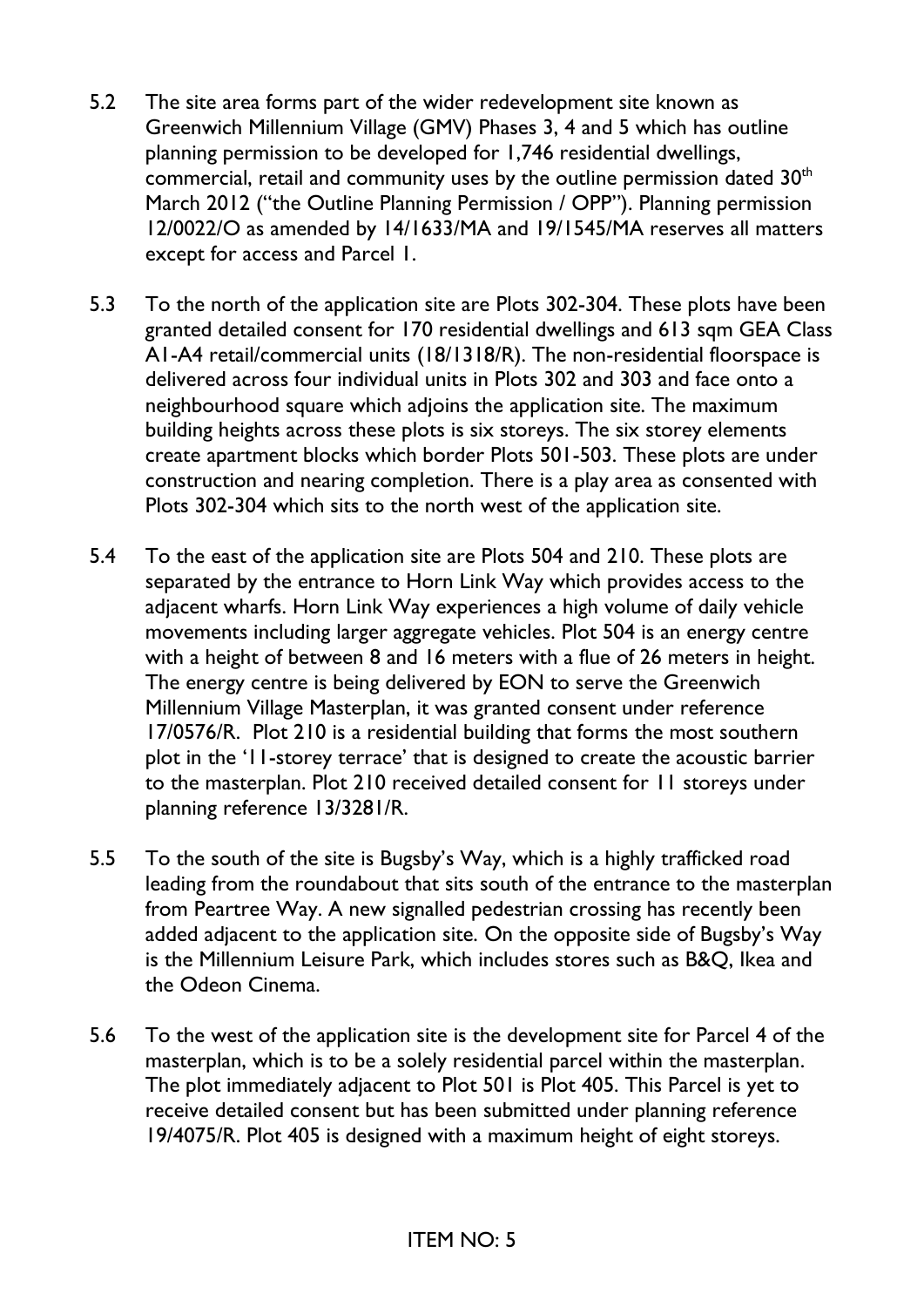### 6.0 **Relevant Planning History**

- 6.1 Planning permission was initially granted on 30 March 2012 for a hybrid outline planning application for 1,746 residential units and 6,902 sq.m of nonresidential floorspace comprising A1/A2/A3/A4/B1/ D1 and D2 uses; and full details for Parcel 1 for 459 of the residential units, an energy centre, open space, hard and soft landscaping, associated car parking, servicing, highways and transport works and ancillary works (Ref. 12/0022/O).
- 6.2 09.04.2014 Reserved Matters (appearance, layout, scale and landscaping), for Parcel 2 Sub-Phase 1 of Greenwich Millennium Village Phases 3, 4 & 5 pursuant to Condition 2 of Outline planning permission dated 30/03/2012 (Ref: 12/0022/O) for the erection of 83 residential dwellings including associated infrastructure and car parking (Ref: 13/3281/R). This application was approved.
- 6.3 23.12.2014 Minor Material Amendment under s73 to vary condition 1 (Approved Plans) of outline planning permission dated 30/03/12 (ref: 12/0022/O) involving changes to the footprint, no. of units, floorspace, elevations and associated landscaping in respect of Block 107. The application was approved and the scheme has been implemented.
- 6.4 24.02.2017 Reserved Matters (Appearance, Landscaping, Layout and Scale) pursuant to condition 2 of planning permission dated 23/21/2014 (Reference: 14/1633/MA) for the erection of an energy centre (EC2) and associated infrastructure, landscape and parking was received for Plot 504. This application was approved (reference: 17/0576/R).
- 6.5 21.06.2017 Reserved Matters (Appearance, Layout, Scale and Landscaping) pursuant to Condition 2 of Planning Permission dated 24/12/2014 (Reference: 14/1633/MA) for the construction of 112 residential units with associated landscaping, infrastructure and parking was received for Plots 204 & 205. This application was approved (reference: 17/1631/R).
- 6.6 05.09.2018 Submission of Reserved Matters (Appearance, Layout, Scale and Landscaping) pursuant to condition 2 of Outline Planning Permission dated: 24/12/2014 (Reference 14/1633/MA) for the construction of 170 residential dwellings and 613 sqm GEA Class A1-A4 retail/commercial units, associated infrastructure, landscape and car parking plus temporary vehicle turning area for refuse/servicing vehicles and temporary GMV345 Concierge and Management Suite, situated immediately south of the site for Plots 302, 303 and 304 (18/1318/R). This application was approved.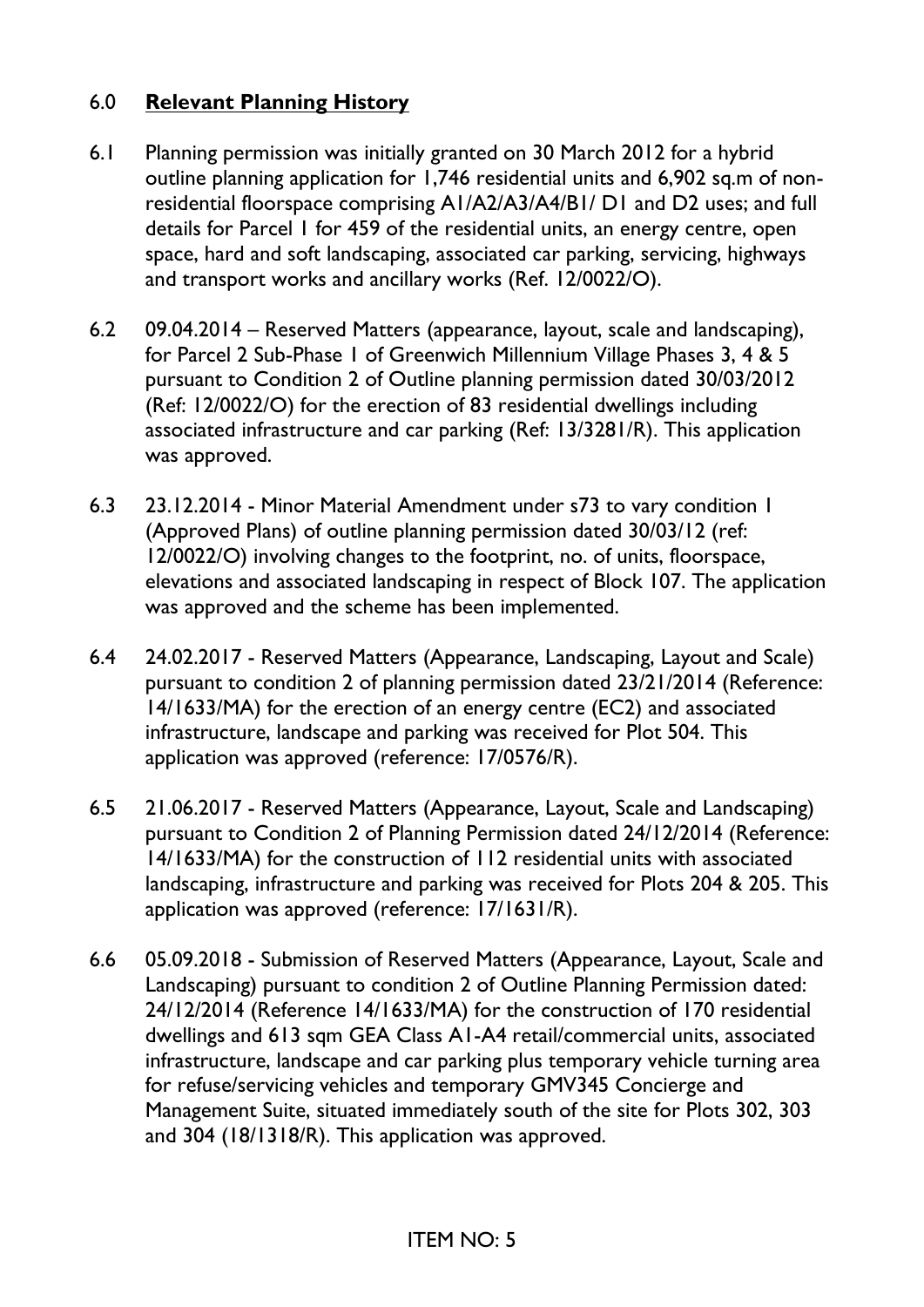- 6.7 11.06.2019 Section 96a of the Town & Country Planning Act 1990 for a non-material amendment in connection with the planning permission 14/1633/MA, dated 23/12/2014 for the application for Minor Material Amendment under s73 to vary condition 1 (Approved Plans) of outline planning permission dated 30/03/12 (ref: 12/0022/O) involving changes to the footprint, no. of units, floorspace, elevations and associated landscaping in respect of Block 107 to allow:
	- Amendment to wording of Condition 14 (Density) in respect of Parcel 3 and Parcel 5.

This application was approved (reference: 19/1636/NM).

- 6.8 09.09.2019 Section 73 of the Town & Country Planning Act 1990 for a minor material amendment in connection with the planning permission 14/1633/MA (dated 23/12/2014) for mixed use development comprising: up to a total of 1,746 Class C3 residential units; up to a total of 1,190 sq.m (GEA) Flexible Class A1 (shops) and/or A2 (financial and professional services) and/or A3 (restaurants and cafes) and/or A4 (drinking establishments); up to a total of 4,462 sq.m (GEA) business space for B1(a) (offices) and/or B1(b) (research and development) and/or B1(c) (light industry); up to 500 sq.m (GEA) Class D1 for a children's nursery; up to a total of 750 sq.m (GEA) Class D2 for community space and a management facility; up to a total of 992 sq.m (GEA) for two energy centres; associated open space, hard and soft landscaping, car parking and servicing, highways and transport works and ancillary works; with all matters reserved for future approval except for access (Outline Application). In addition to the matters set out above, full details (access, appearance, landscaping, layout, scale) in relation to the first sub-phase, being Parcel 1, located to the north and east of the site for: 459 residential units; a 365 sq.m energy centre; associated open space, hard and soft landscaping, car parking and servicing, highways and transport works and ancillary works. To allow:
	- Amendment to density requirement
	- Redistribution of non-residential floor space
	- Reduction in Car Parking Provision
	- Revision to Phasing
	- Increase in height by 1m on Plots 202, 203, 301, 401-405, 501-503 This application was approved (reference: 19/1545/MA).
- 6.9 11.11.2019 Submission of reserved matters application (appearance, layout, scale + landscaping) pursuant to condition 2 of planning permission dated 23/12/2014 (Ref:14/1633/MA) for the construction of 135 residential dwellings, ancillary residents screening room plus associated infrastructure, landscape and car parking (Plot 301). This application was approved (reference: 19/2055/R).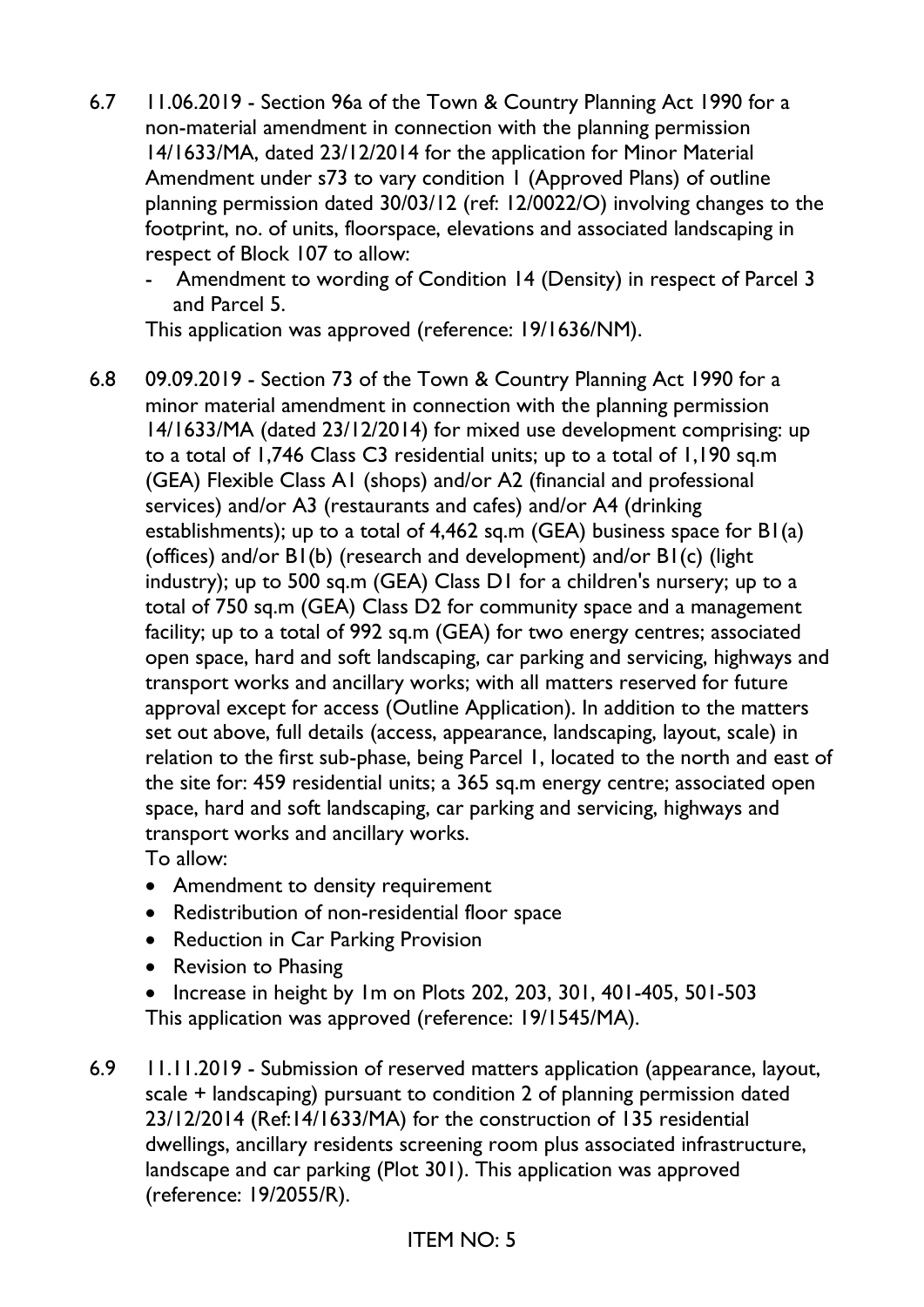- 6.10 18.03.2020 Submission of Reserved Matters (Appearance, Layout, Scale and Landscaping) pursuant to condition 2 of Planning Permission dated 14/11/2019 (reference 19/1545/MA) for the construction of 122 residential dwellings, 152 sqm GEA Class A3 Cafe, 500 sqm Class D1 nursery, plus associated infrastructure, landscape and car parking on Plot 202. This application has been approved (reference: 19/3063/R).
- 6.11 21.11.2019 Submission of Reserved Matters (Appearance, Layout, Scale and Landscaping) pursuant to condition 2 of Planning Permission dated 14/11/2019 (Reference 19/1545/MA) for the construction of 119 residential dwellings, 750 sqm GEA Class D2 Community Centre and Management Facility, plus associated infrastructure, landscape and car parking on Plot 203. This application has been approved (reference: 19/4008/R).
- 6.12 02.12.2019 Submission of Reserved Matters (Appearance, Layout, Scale and Landscaping) pursuant to condition 2 of Planning Permission dated 14/11/2019 (Reference 19/1545/MA) for the construction of 65 residential dwellings with resident's lounge, plus associated infrastructure, landscape and car parking on Plot 201. This application is currently being considered (reference: 19/4064/R).
- 6.13 03.12.2019 Submission of Reserved Matters (Appearance, Layout, Scale and Landscaping) pursuant to condition 2 of Planning Permission Reference 19/1545/MA for the construction of 489 residential dwellings, plus associated infrastructure, landscape, car parking and associated works at Plots 401, 402, 403, 404 and 405 (Parcel 4). This application is currently being considered (reference: 19/4075/R).
- 6.14 19.12.2019 Removal of the existing Gatehouse and adjoining buildings and the erection of a new Ecology Park Building to also include the diversion of the cycle path and associated ecological works. This application is currently being considered (reference: 19/4092/F)
- 6.15 07.02.2020 Reserved Matters (Appearance, Layout, Scale and Landscaping) pursuant to condition 2 of Planning Permission dated: 23/12/2014 (Reference 14/1633/MA) for the construction of 65 residential dwellings, with resident's lounge, plus associated infrastructure, landscape and car parking on Plot 201 (reference: 18/0825/R). This application was refused by the Planning Board on 14.11.2018 and has subsequently been allowed by appeal on 07.02.2020 (reference: APP/E5330/W/19/3228947).
- 6.16 14.10.2020 An application submitted under Section 96a of the Town & Country Planning Act 1990 for a non-material amendment in connection with the planning permission 19/1545/MA, dated 14/11/2019 for the minor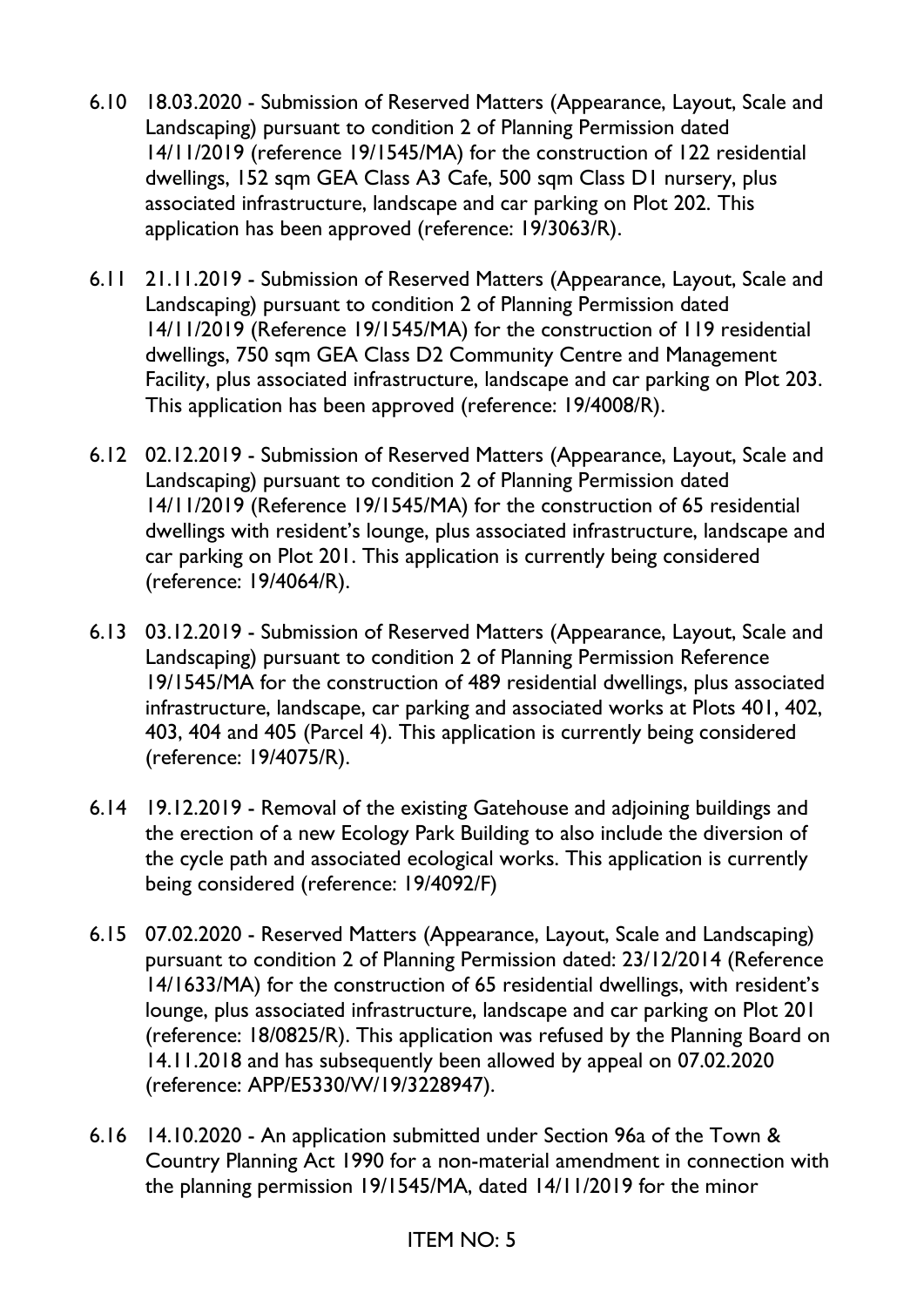material amendment in connection with the planning permission 14/1633/MA (dated 23/12/2014) for mixed use development comprising: up to a total of 1,746 Class C3 residential units; up to a total of 1,190 sq.m (GEA) Flexible Class A1 (shops) and/or A2 (financial and professional services) and/or A3 (restaurants and cafes) and/or A4 (drinking establishments); up to a total of 4,462 sq.m (GEA) business space for B1(a) (offices) and/or B1(b) (research and development) and/or B1(c) (light industry); up to 500 sq.m (GEA) Class D1 for a children's nursery; up to a total of 750 sq.m (GEA) Class D2 for community space and a management facility; up to a total of 992 sq.m (GEA) for two energy centres; associated open space, hard and soft landscaping, car parking and servicing, highways and transport works and ancillary works; with all matters reserved for future approval except for access (Outline Application). In addition to the matters set out above, full details (access, appearance, landscaping, layout, scale) in relation to the first sub-phase, being Parcel 1, located to the north and east of the site for: 459 residential units; a 365 sq.m energy centre; associated open space, hard and soft landscaping, car parking and servicing, highways and transport works and ancillary works to allow: - Amendment to wording of Condition 51 - BREEAM | GMV 345 Peartree Way, Greenwich SE10. This application has been approved (reference: 20/3021/NM)

6.17 19.01.2021- Environmental Impact Assessment Screening Opinion under the Town & Country Planning (EIA) Regulations 2011 for redevelopment of the site for of 4,887 sqm of commercial floorspace (comprising 4,462 sqm of Use Class B1 floorspace and 425sqm of Use Class A1 and/or A2 and/or A3 and/or A4 floorspace), plus associated infrastructure, landscape and car parking pursuant to condition 2 of planning permission dated 14/11/2019 Ref: 19/1545/MA. It has been determined that an addendum to the Environmental Statement is not required (reference: 19/4096/EIA).

### 7.0 **Proposal**

- 7.1 The principle of redeveloping the application site for residential development has been established by the Amended Outline Planning Permission (Ref. 19/1545/MA). The outline scheme set the parameters for the quantum of development, range of uses, maximum building heights and massing together with hierarchies of open spaces and circulation routes.
- 7.2 The detailed design of Plots 501-503 was reserved for approval through the submission of Reserved Matters applications. In particular, the external appearance, internal layout, scale and landscaping were reserved for future consideration.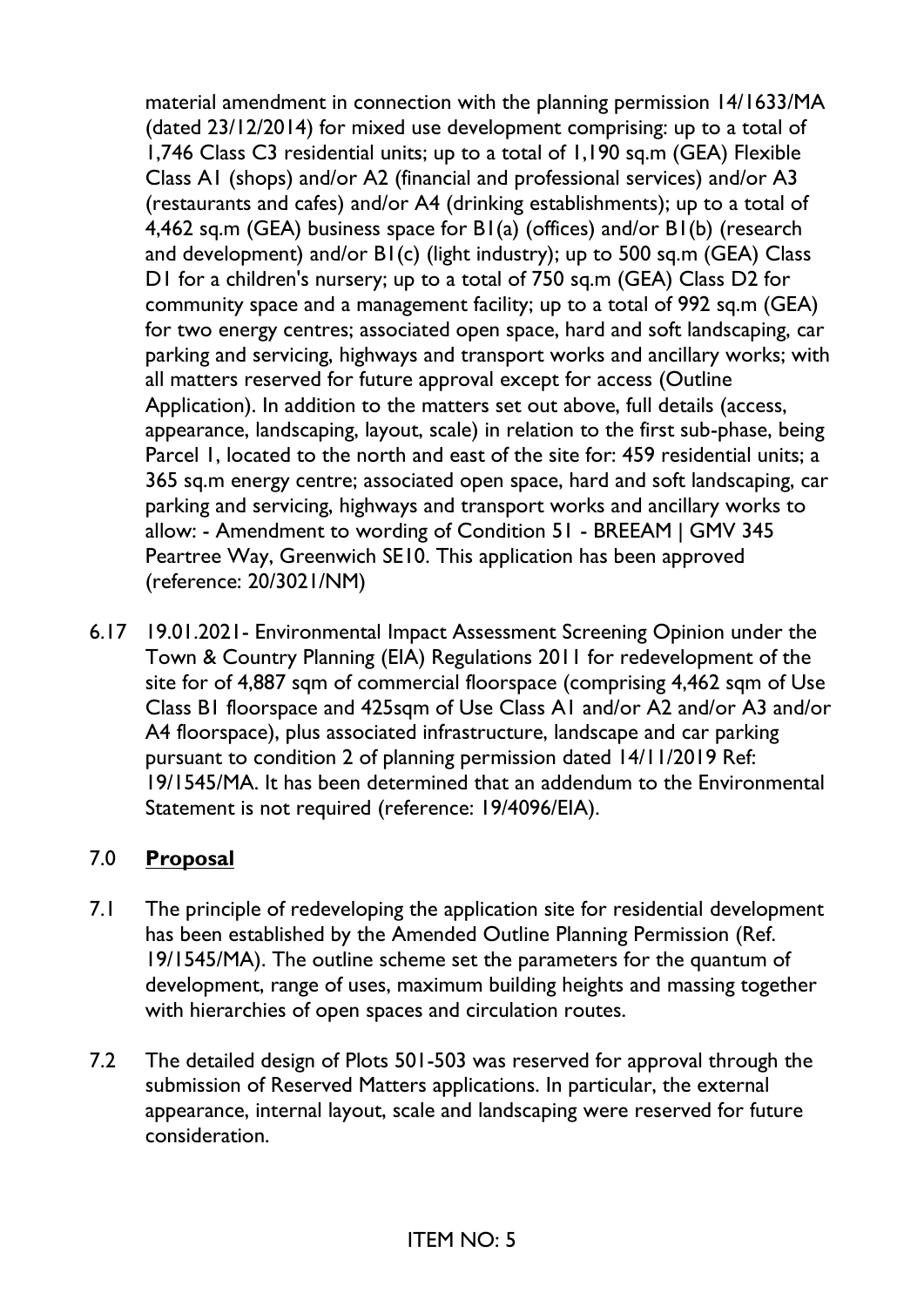7.3 Reserved Matters consent is sought for the construction of 4,887 sqm of commercial floorspace (comprising 4,462sqm of Use Class B1 floorspace and 425sqm of Use Class A1 and/or A2 and/or A3 and/or A4 floorspace) in a five storey building at Plot 503 along with a large area of open landscape and planting across Plots 501 and 502 and 34 car parking spaces.

#### 8.0 **Consultation**

#### 8.1 **Statutory Consultees**

A summary of the consultation responses received along with the officer comments are set out in table below:

| <b>Details of</b>                   | <b>Summary of</b>                                                                                                                                                                                                                                                                                                                                                                                                                                  | <b>Officers comments</b>                                                                                                                                                                                                                                                                                                          |
|-------------------------------------|----------------------------------------------------------------------------------------------------------------------------------------------------------------------------------------------------------------------------------------------------------------------------------------------------------------------------------------------------------------------------------------------------------------------------------------------------|-----------------------------------------------------------------------------------------------------------------------------------------------------------------------------------------------------------------------------------------------------------------------------------------------------------------------------------|
| Representation                      | <b>Comments</b>                                                                                                                                                                                                                                                                                                                                                                                                                                    |                                                                                                                                                                                                                                                                                                                                   |
| <b>Environment Agency</b>           | Advised no objection.<br>The EA do note however<br>that the Finished Floor<br>level is set at 3.5m AOD<br>which is below the<br><b>Maximum Likely Water</b><br>Level as a result of a<br>breach in the Thames<br><b>Tidal Flood defences</b><br>taking climate change into<br>account. The drainage<br>system is as agreed under<br>the outline consent and<br>ground contamination<br>should also be<br>undertaken as per the<br>outline consent. | Conditions are attached<br>to the outline planning<br>permission regarding<br><b>Finished Floor Levels,</b><br>Drainage and<br>Contamination. The<br><b>Council's Emergency</b><br>Planning officer has<br>reviewed the submission<br>and requested a Flood<br><b>Evacuation Plan which</b><br>shall be required by<br>condition. |
| London Fire & Emergency<br>Planning | Satisfied with the<br>proposal in relation to<br>the fire precautionary<br>arrangements, subject to<br>access and facilities for<br>the fire service complying<br>with the functional<br>requirements of B5 of<br><b>Approved Document B</b>                                                                                                                                                                                                       | This has been included in<br>an informative to advise<br>the applicant.                                                                                                                                                                                                                                                           |
| <b>Transport for London</b>         | Advised no comments to<br>make.                                                                                                                                                                                                                                                                                                                                                                                                                    | <b>Noted</b>                                                                                                                                                                                                                                                                                                                      |
| <b>London City Airport</b>          | No safeguarding<br>objection raised                                                                                                                                                                                                                                                                                                                                                                                                                | <b>Noted</b>                                                                                                                                                                                                                                                                                                                      |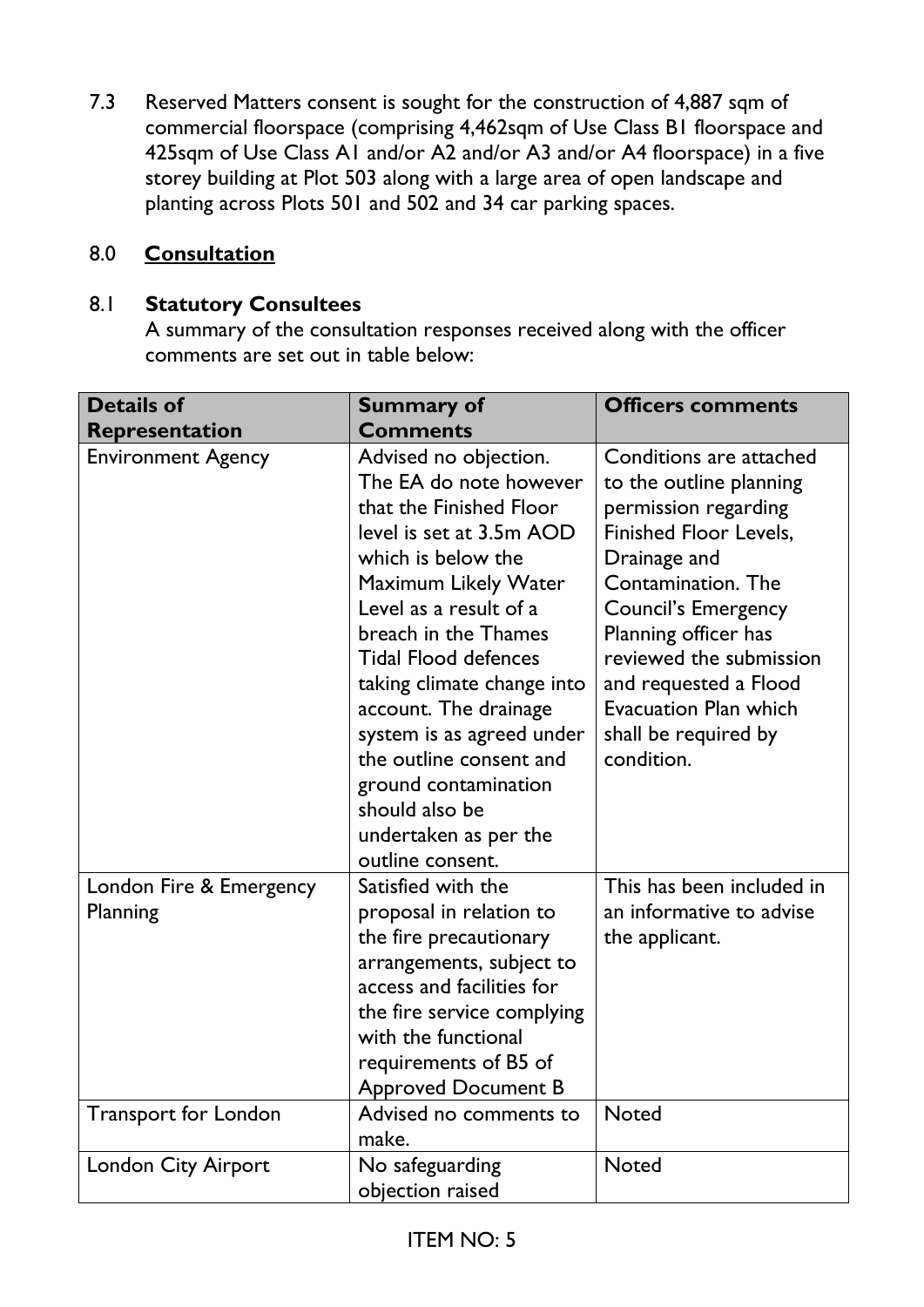| Port of London Authority                                                  | Object to the application<br>until it can be<br>appropriately<br>demonstrated that the<br>acoustic measures<br>necessary to safeguard<br>the operation of the<br>wharfs has been<br>appropriately accounted<br>for | The PLA have requested a<br>number of conditions be<br>imposed. These have all<br>been accepted by the<br>applicant. The conditions<br>are in the advance stages<br>of drafting in consultation<br>with the PLA although<br>final confirmation that<br>these are acceptable has<br>not yet been received.<br>This will be updated in an<br>addendum report. |
|---------------------------------------------------------------------------|--------------------------------------------------------------------------------------------------------------------------------------------------------------------------------------------------------------------|-------------------------------------------------------------------------------------------------------------------------------------------------------------------------------------------------------------------------------------------------------------------------------------------------------------------------------------------------------------|
| Firstplan (on behalf of<br>Cemex/Tarmac/Aggregate<br>Industries/Daygroup) | Confirmed that the<br>application is acceptable<br>subject to the imposition<br>of conditions and<br>obligations.                                                                                                  | The conditions have been<br>accepted by the applicant<br>and are included in<br>Appendix 2 of this report.<br>The obligations are to be<br>imposed by the Deed of<br>Variation. The Heads of<br>Terms for this can be<br>found in Section 25 of this<br>report.                                                                                             |
| <b>GLA</b>                                                                | No comments have been<br>received at the time of<br>writing the report.                                                                                                                                            | As this is a reserved<br>matters application,<br>referral to the GLA is not<br>required.                                                                                                                                                                                                                                                                    |
| Natural England                                                           | No comments have been<br>received at the time of<br>writing the report.                                                                                                                                            | It is considered acceptable<br>to proceed with the<br>determination of the<br>application in the absence<br>of these comments.                                                                                                                                                                                                                              |
| <b>Thames Water</b>                                                       | This site is located within<br>a CleanWater & Waste<br>Water-INSET Zone.<br>Meaning the Clean Water<br>and WasteWater<br>operates are not Thames<br>Water but another 3rd<br>Party company.                        | <b>Noted</b>                                                                                                                                                                                                                                                                                                                                                |
| <b>Crime Prevention Officer</b>                                           | Request that a condition<br>be imposed on the<br>application to require                                                                                                                                            | Compliance with Secure<br>by Design is Required by<br>Condition 34 of the                                                                                                                                                                                                                                                                                   |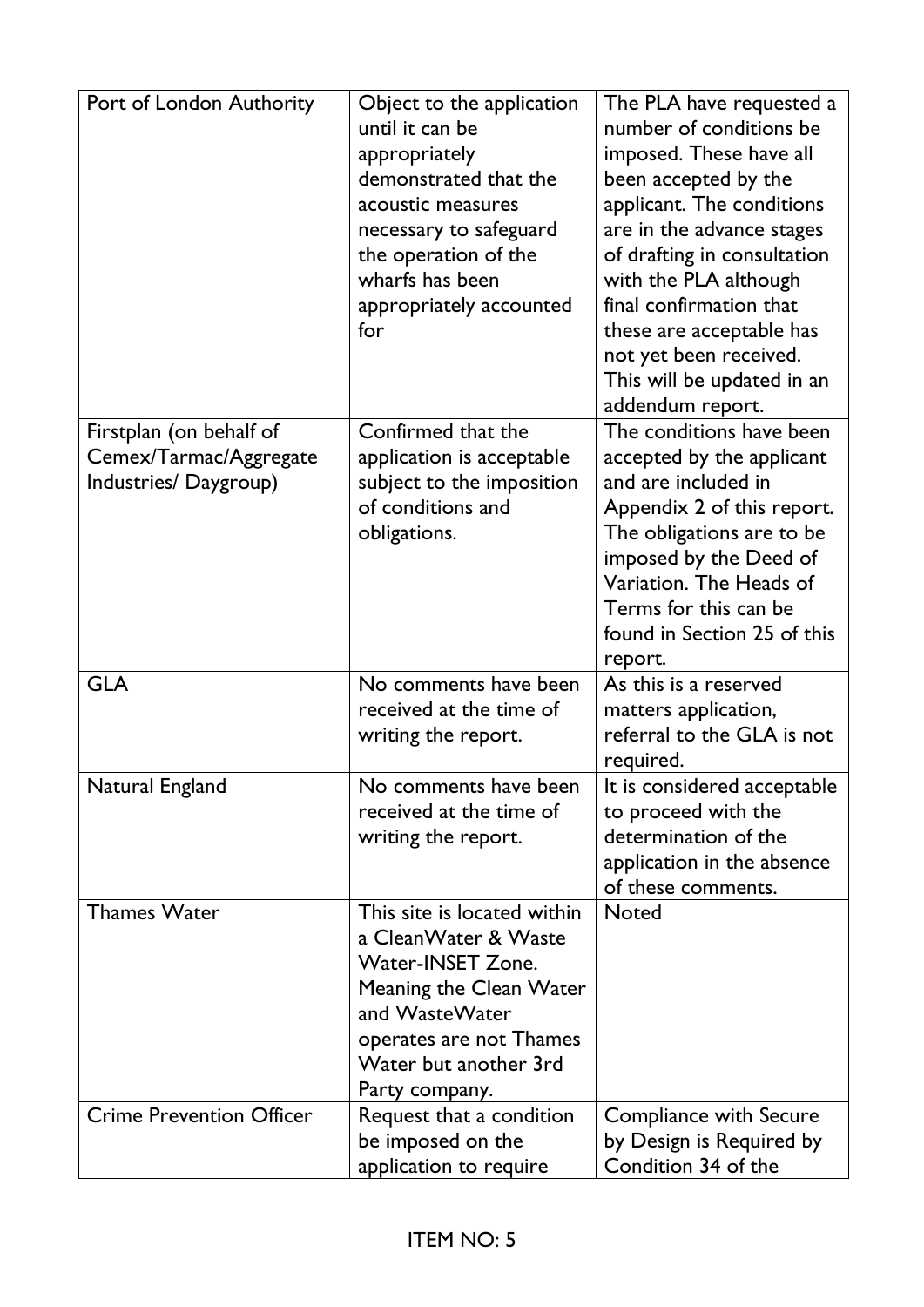|              | compliance with Secure<br>by Design                                                                                          | outline planning<br>permission. |
|--------------|------------------------------------------------------------------------------------------------------------------------------|---------------------------------|
| <b>GLAAS</b> | Advised no objection to<br>the proposal subject to<br>the conditions attached<br>to the outline consent<br>being adhered to. | <b>Noted</b>                    |

# 8.2 **Council Departments**

A summary of the consultation responses received along with the officer comments are set out in table below:

| <b>Details of</b><br>Representation | <b>Summary of Comments</b>                                                                                                                                                                                             | <b>Officers comments</b>                                                                                                                                                              |
|-------------------------------------|------------------------------------------------------------------------------------------------------------------------------------------------------------------------------------------------------------------------|---------------------------------------------------------------------------------------------------------------------------------------------------------------------------------------|
| <b>Environmental Health</b>         | Noise – the report appears<br>to adequately deal with<br>acoustic aspects<br>incorporating the relevant<br>criteria from Condition 87<br>and specifying reasonable<br>performance specifications                       | <b>Noted</b>                                                                                                                                                                          |
| <b>Emergency Planning</b>           | It appears that a Flood<br>Evacuation Plan is needed<br>for Plot 503.                                                                                                                                                  | This shall be requested by<br>way of condition.                                                                                                                                       |
| <b>Waste Services</b>               | The refuse and recycling<br>proposal for the<br>commercial premisis is<br>satisfactory.                                                                                                                                |                                                                                                                                                                                       |
| Sustainability and<br>Renewal       | The details submitted are<br>acceptable subject to<br>further information being<br>provided at submission of<br>detail stage and the<br>imposition of additional<br>conditions on the reserved<br>matters application. | The additional conditions are<br>included in Appendix 2 of<br>this report.                                                                                                            |
| Transport and<br><b>Highways</b>    | No highway objection<br>raised                                                                                                                                                                                         | <b>Noted</b>                                                                                                                                                                          |
| Occupational<br>Therapist           | The details submitted are<br>acceptable subject to<br>further information being<br>provided at submission of<br>detail stage                                                                                           | Noted, the applicant will still<br>need to discharge the<br>relevant conditions attached<br>to the outline planning<br>permission and full details<br>will be required at this stage. |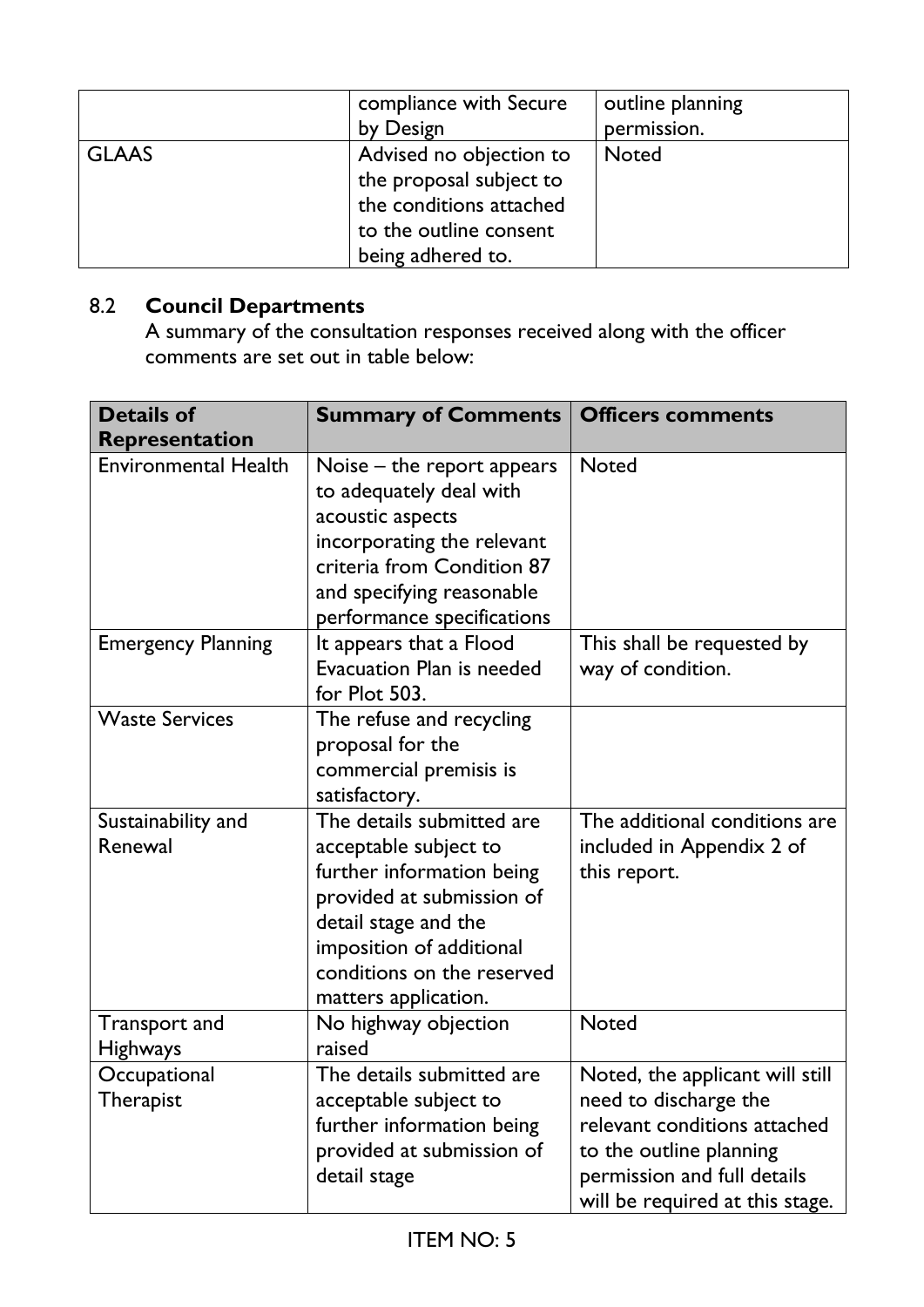| Children's Services                         | No comments to make on<br>the application | l Noted      |
|---------------------------------------------|-------------------------------------------|--------------|
| Flood Risk Consultant   No objection to the | reserved matters<br>application.          | <b>Noted</b> |

### 8.3 **Local Residents and Amenity Groups**

Public consultation consisted of a press notice, site notice and letters sent to 637 individual neighbouring properties. No responses were received from local residents or amenity groups:

### 9.0 **Planning Context**

9.1 This application needs to be considered in the context of a range of national, regional and local planning policies and Supplementary Planning Guidance / Documents.

# **National Planning Policy Framework (NPPF – 2019) Technical Housing Standards – Nationally Described Space**

**Standard** (Department for Communities and Local Government – March 2015)

**The London Plan (March 2016)** - Full details of relevant policies refer to appendix 3.

**The Royal Greenwich Local Plan: Core Strategy with Detailed Policies ("Core Strategy" – 2014) -** Full details of relevant policies refer to appendix 3.

Full details of relevant SPD / Documents refer to Appendix 3.

**The Publication London Plan** The Mayor has formally approved a new London Plan, the 'Publication London Plan'. It has been prepared to address the Secretary of State's directions of the [13 March 2020](https://www.london.gov.uk/sites/default/files/letter_to_the_mayor_of_london_13_march_2020.pdf) and [10 December](https://www.london.gov.uk/sites/default/files/201210_sos_letter_to_mayor_london_plan.pdf)  [2020](https://www.london.gov.uk/sites/default/files/201210_sos_letter_to_mayor_london_plan.pdf) to the [Intend to Publish plan.](https://www.london.gov.uk/what-we-do/planning/london-plan/new-london-plan/intend-publish-london-plan-2019)

It has been sent to the Secretary of State for his consideration. He has up to 6 weeks to decide whether he is content for the Mayor to formally publish the Publication London Plan or apply for a further extension of time. Once the Mayor has formally received confirmation from the Secretary of State that he is content for the Publication London Plan to be published, the Mayor will proceed with the final steps to publish the final London Plan. On publication it will become the Spatial Development Plan for London and part of the statutory Development Plan for Greater London.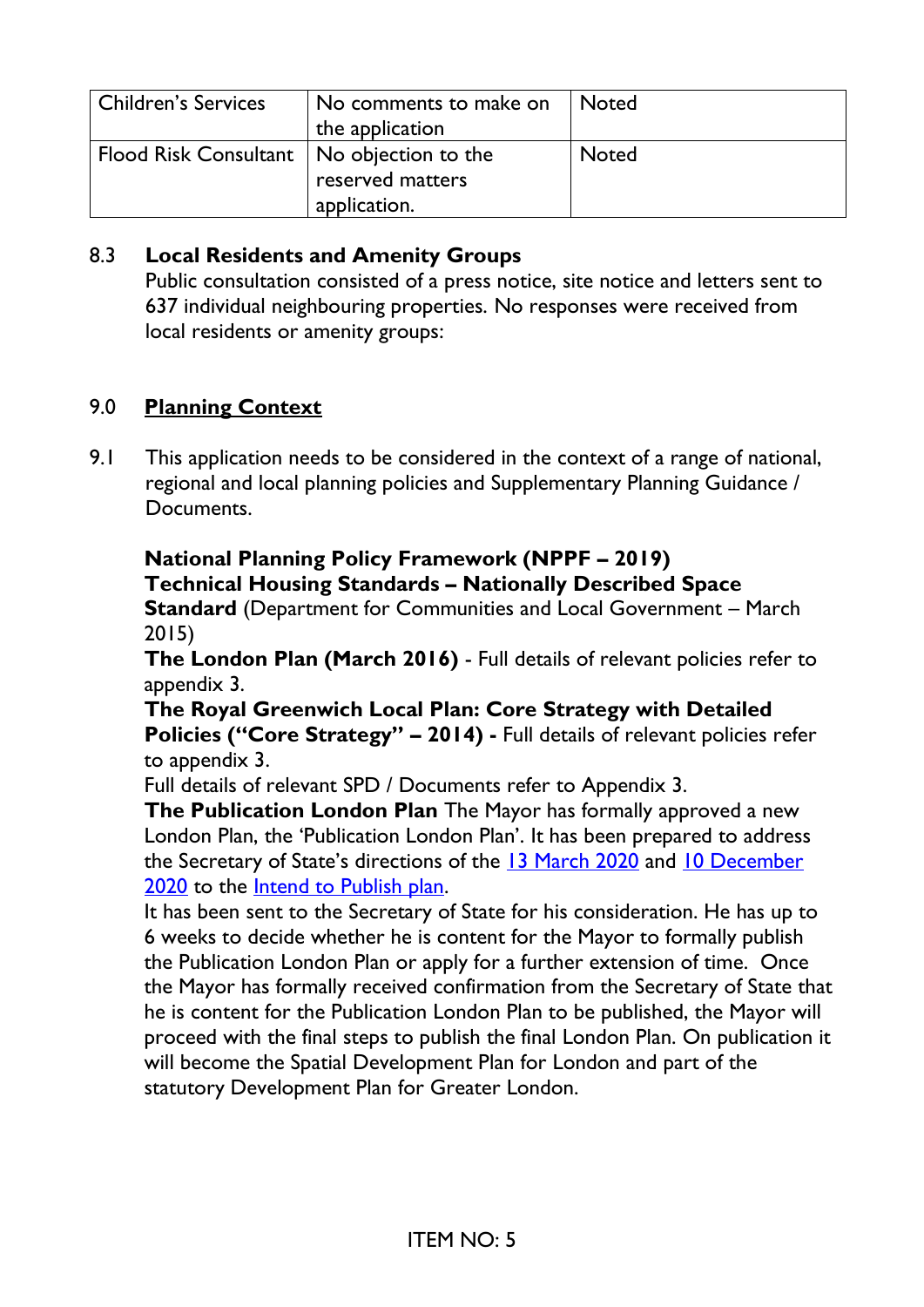## 10.0 **Material Planning Considerations**

- 10.1 This section of the report provides an analysis of the specific aspects of the proposed development and the principal issues that need to be considered in the determination of the planning application (Ref: 19/4058/R):
	- Section 11 Principle of development;
	- Section 12 Use:
	- Section 13 Visual Impact (Design and Townscape);
	- Section 14 Landscaping / Public Amenity Space / Communal Space;
	- Section 15 Amenity Impacts;
	- Section 16 Biodiversity
	- Section 17 Sustainability and Energy;
	- Section 18 Transport and Access;
	- Section 19 Air Quality;
	- Section 20 Waste and Refuse Provision;
	- Section 21 Area of High Archaeological Potential;
	- Section 22 Flood Risk:
	- Section 23 Viability
	- Section 24 Legal Agreement;
	- Section 25 Community Infrastructure Levy (CIL); and
	- Section 26 Implications for disadvantaged groups.
- 10.2 The planning statement does state that in the future, an application to reprovide the commercial floorspace and provide additional residential units across Plots 501-503 may be bought forward (Paragraph 1.6). This would require a full planning application to be submitted and, depending on the scale, may be referable to the GLA. It should be noted that this cannot be given any weight in the determination of this reserved matters application. The application must be considered as presented in this submission.

### 11.0 **Principle of Development / Compliance with the outline consent**

- 11.1 The principle of the development was established as part of the outline planning application Ref. 12/0020/O approved on 30.03.2012, as amended by 14/1633/MA and 19/1545/MA.
- 11.2 The outline application as amended by 19/1545/MA established the following parameters for Plots 501-503:

#### **Heights**

• Plot 501 and 502 – 6 storeys adjacent to Plots 302 and 303; 4 storeys in the centre and 7 storeys adjacent to Bugsby's Way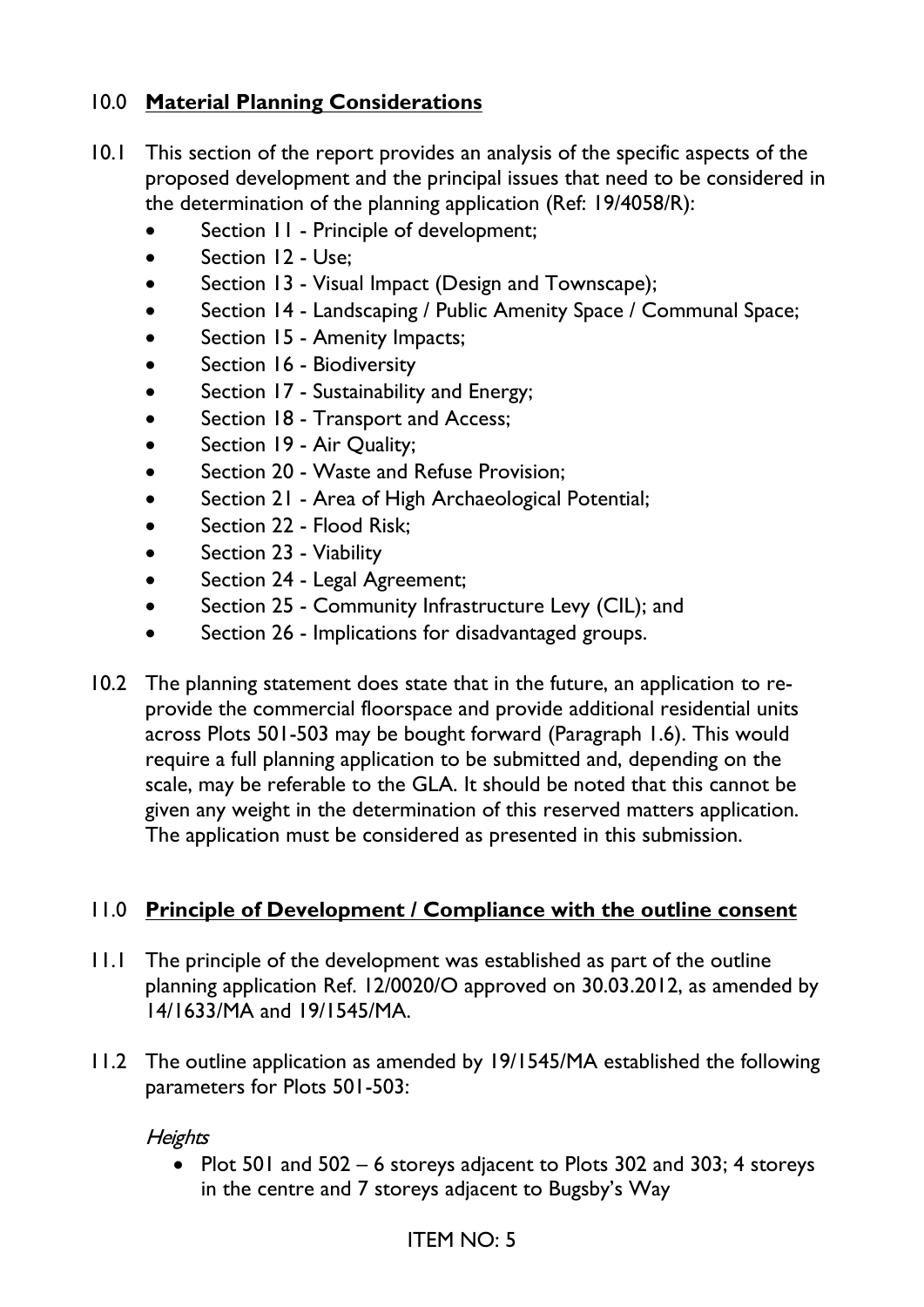• Plot 503 – 7 storeys adjacent to Plot 304; 6 storeys in the centre and 9 storeys adjacent to Bugsby's Way

### Land Use

• Plots 501-503 – Mixed Use Area including Class A1 and/or A2, and or A3, and/or A4, and /or B1

### Car Parking

- Plots 501-502 Undercroft Parking and on-street car parking
- Plot 503 Parking court and on-street parking to the north
- Southern road end-on parking along to southern border of the site

#### **Access**

- Primary estate road to the south and west
- Secondary estate roads through the centre of the plots and to the north exiting onto Peartree Way

#### **Landscaping**

- Private open space in the centre of Plots 501 and 502
- Green buffer zone to the southern boundary of the masterplan adjacent to Bugsby's Way
- 11.3 The proposed is found to be in accordance with the parameters and principles established by the outline consent.
- 11.4 In addition, a review of the Environmental Statement finds that the site has been suitably assessed in terms of a worst-case scenario. An EIA Screening Opinion concluded that the subsequent application (the reserved matters) did not indicate a change in circumstance from the initial Environmental Impact Assessment as was undertaken to support 12/0022/O and subsequent minor amendments and further assessments were not required.
- 11.5 The proposed is considered to be in substantial accordance with the outline consent and no in principle objection is raised.

### 12.0 **Use**

12.1 Policy 4.2 of the London Plan states that the Mayor will, and Boroughs should support office development for businesses of different types and sizes. Publication London Plan Policy E1 recognises that improvement to the quality, flexibility and adaptability of office space of different sizes (for micro, small, medium-sized and larger enterprises) should be supported by new office provision, refurbishment and mixed-use development.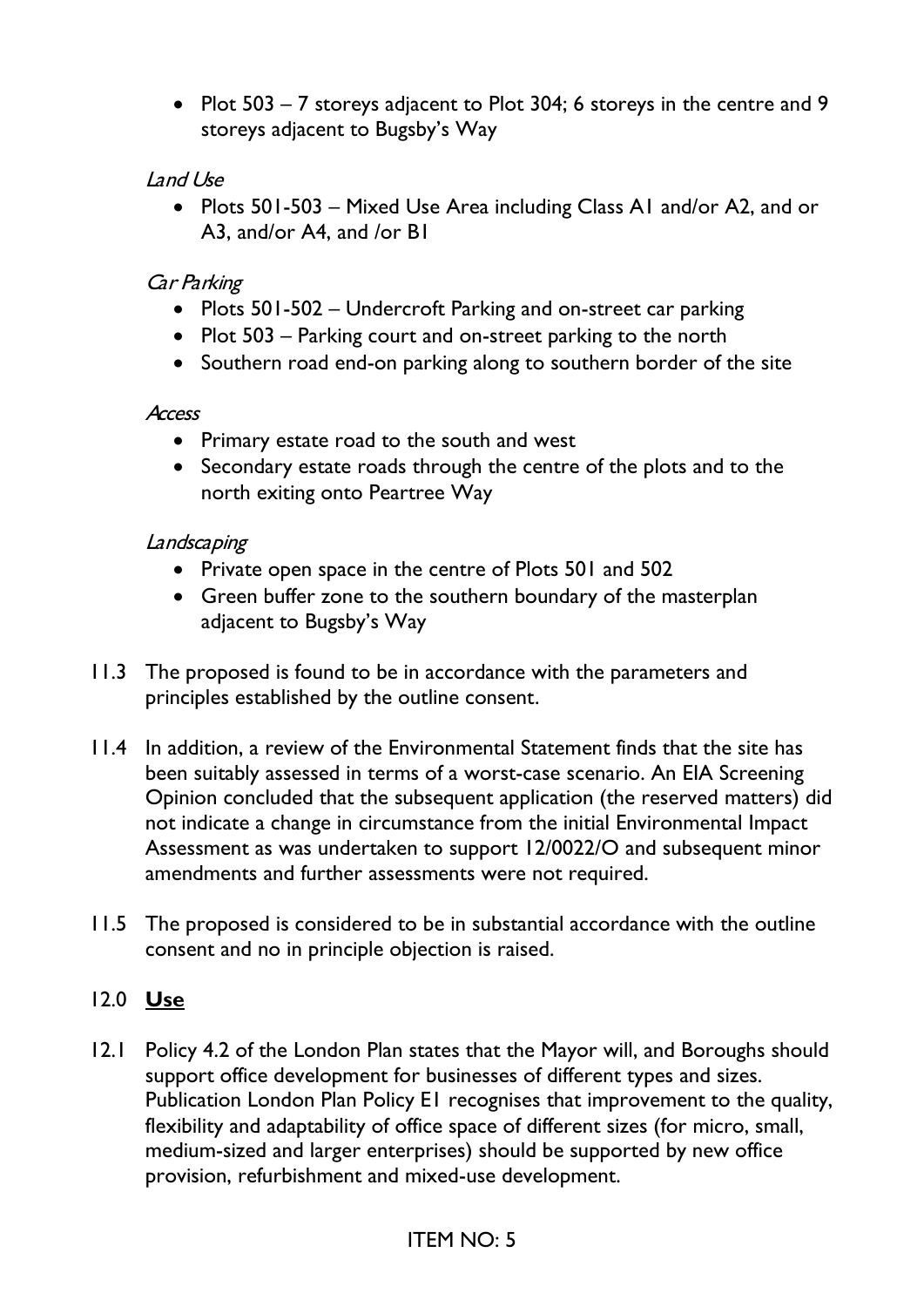- 12.2 London Plan Policy 2.13 and Table A1.A of Annex 1 set out that there is a strategic aspiration for the Peninsula to provide 7,000 jobs within the opportunity area. This figure has been increased to 15,000 jobs in the Publication London Plan. The Core Strategy identifies that 21,000 jobs are needed for Greenwich as a whole.
- 12.3 The proposal includes a total of 4,887 sqm of non-residential floorspace comprising 4,462 sqm B1 floorspace and 425 sqm of A1-A4 floorspace.
- 12.4 The Outline Planning Permission imposed conditions on the uses to be delivered across the masterplan. The following table shows the outline requirements against that which has been delivered/proposed including this reserved matters application:

| Land Use              | Masterplan<br>Requirements |         | Masterplan Total (Proposed and<br>Consented) |          |          |
|-----------------------|----------------------------|---------|----------------------------------------------|----------|----------|
|                       | Minimum                    | Maximum | Parcel 1-3                                   | Parcel 4 | Parcel 5 |
|                       | (C.101)                    | 'C.II)  | (sqm)                                        | (sqm)    | (sqm)    |
| $AI-AA$               | 657                        | 1,190   | 765                                          | 0        | 425      |
| <b>B</b>              | 4,200                      | 4,462   | 0                                            | 0        | 4,462    |
| <b>DI</b>             | 470                        | 500     | 500                                          | 0        | 0        |
| DI and D <sub>2</sub> | 730                        | 750     | 750                                          | 0        | 0        |
| Total                 | 6,057                      | 6,902   | 2,015                                        | 0        | 4,887    |

- 12.5 As can be seen from the table, the proposed complies with the minimum and maximum requirements as established by the conditions attached to the outline consent.
- 12.6 The principle of concentrating the non-residential uses within Parcel 5 has been accepted through the grant of the 2019 S73 which moved away from a row of smaller units along the southern edge adjacent to Bugsby's Way as this was considered to be an inefficient approach with a move to larger floorplans that offer flexibility to businesses. There was also a desire to cluster businesses and non-residential uses rather than spread these throughout the masterplan. The non-residential building at Plot 503 includes both A1-A4 and B1 uses in one building and thereby offering diversity but is also located in close proximity to the row of A1-A4 shops delivered at Plots 302 and 303 which centre around the neighbourhood square.
- 12.7 The application is also supported by a report produced by Knight Frank detailing the type of occupiers that would seek to occupy such a space. The report examines local case studies and some that are slightly further from the application site to assess comparable examples. The impact on office space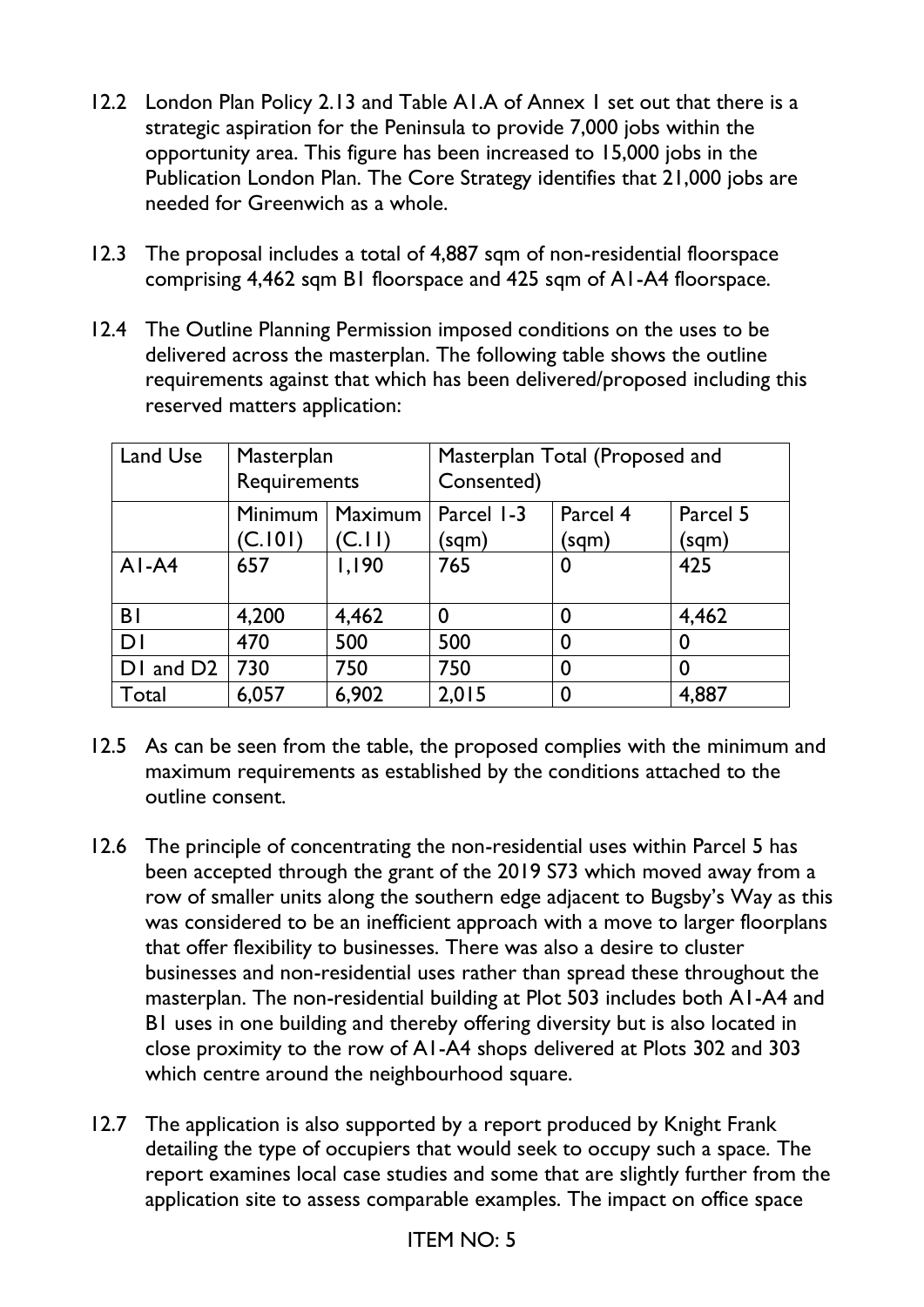through the Covid Pandemic is discussed noting that take-up in the South East since the announcement of the first lockdown up to the end of Q2 is 713,400 sq. ft. For context, this is 19% below a typical quarterly average. The report notes that despite initial predictions that companies would require more space to accommodate social distancing requirements, with a large portion of companies working from home the report does not find this to have been the case. Instead, it predicts that a hybrid model of both office based and home based working may prevail in the future. It is noted however that these are early predications and it is difficult at this stage to predict how business models will adapt. The report does however highlight that the impact of the pandemic has raised the importance of technology and this will be an important consideration for office users. This is discussed in more detail in the Knight Frank report.

- 12.8 Whilst the site has been considered appropriate for non-residential use as part of the outline consent, it is notable that this site is a 20 minute walk from North Greenwich Station and the principal amenity surrounding the O2. Thereby the offer in this location differs from that of the Greenwich Peninsula Masterplan. The site does have good visibility from Bugsby's Way however and is in very close proximity to other amenity facilities and retail uses such as Ikea, opposite, and the nearby Charlton retail park for example.
- 12.9 The report makes a number of design recommendations for the B1 floorspace. Some of these are met, such as high sustainability credentials (the building will achieve BREEAM 'Excellent' and shall seek to achieve 'Outstanding'); changing rooms are provided on the ground floor; well sized floorplate that can be split to accommodate office requirements; and a reasonable provision of car parking spaces to reflect its location and PTAL. Some suggestions have not been taken forward, such as a roof terrace. The applicant has explained that this has not been possible due to the conflicting demands for this space, for instance space for the green roof and solar panels. The report also recommends consideration of data and connectivity which will need to be considered further when an end user is identified. Recommendations are also made for the A1-A4 unit, which the applicant has confirmed will be taken into account and it is notable that the A1-A4 unit has high visbility from passing pedestrains and vehicles.
- 12.10 Details of the marketing strategy have been provided in the Knight Frank report. It is also noted that the S106 for the outline planning permission requires the delivery of affordable workspace. GMVL have provided a list of example end users and advised that the intention would be for the space to be owned and/or managed directly by an Affordable Workspace Provider. The letter sets out examples of how the space can be made affordable to relevant businesses, some examples are as follows: below market rent level;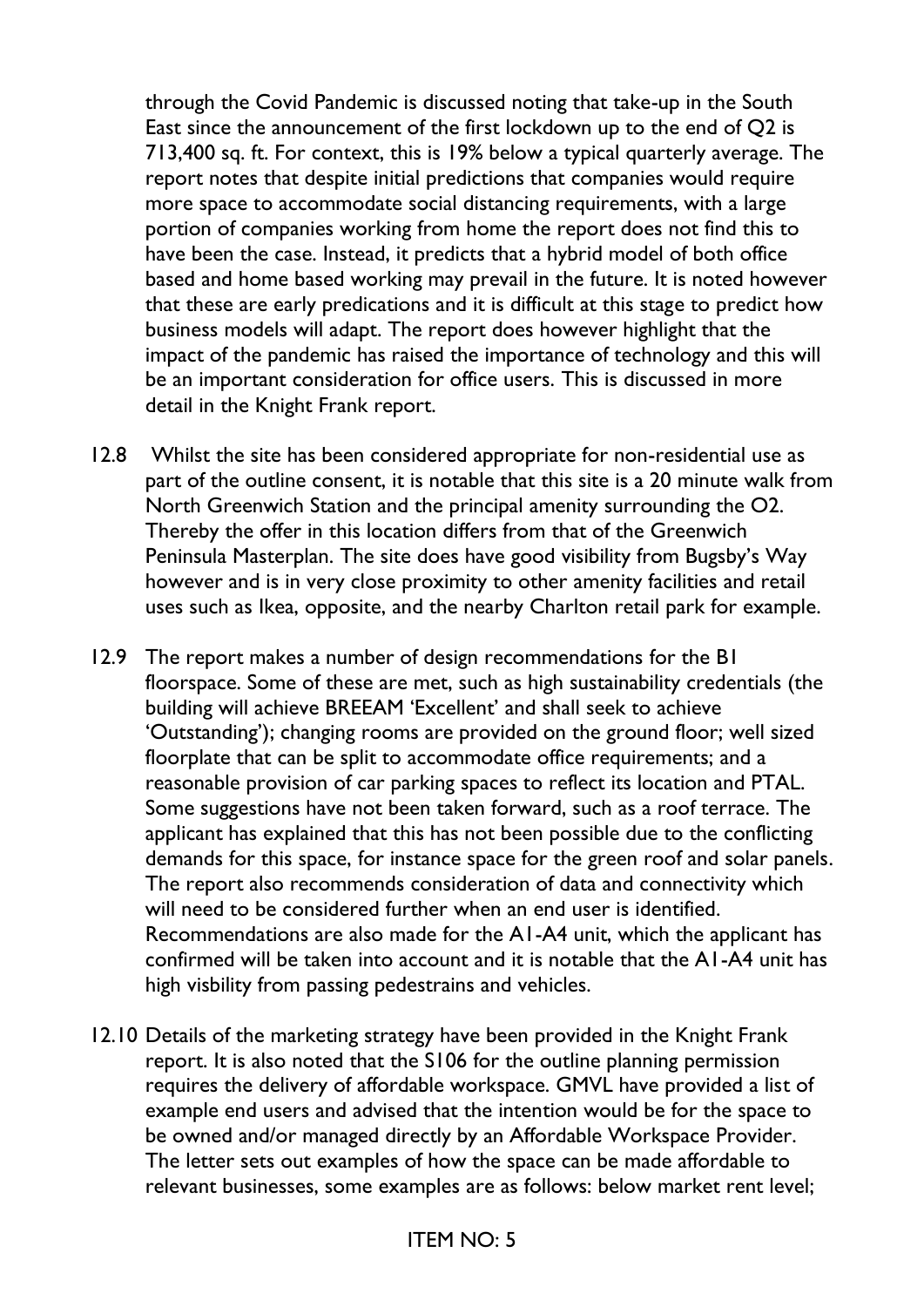fitout contribution; flexible lease terms; rent free periods and stepped rents. Final details of the terms are required via the S106 prior to any marketing commencing.

12.11 It is considered that the non-residential uses comply with the outline parameter requirements and have been designed to account for the various requirements of potential end users. The proposal is therefore considered acceptable in this regard.

### 13.0 **Visual Impact (Design and Impact on the Character of the Surrounding Area)**

- 13.1 Policy 7.4 of the London Plan requires that development have regard to the local character, by considering "form, function and structure of an area, place or street and the scale, mass and orientation of surrounding buildings". Policy 7.5 further emphasises the need for development to "relate to local context, and incorporate the highest quality design, landscaping, planting, street furniture and surfaces". Policy 7.6 of the London Plan states that architecture should make a positive contribution to a coherent public realm, streetscape and wider cityscape. It should incorporate the highest quality materials and design appropriate to its context.
- 13.2 Policy DH1 of the Core Strategy requires that all developments be of a highquality design and demonstrate that they positively contribute to the built and natural environment. The policy goes on to list the expectations of new development in achieving this policy aim.
- 13.3 Policy DH1 is consistent with the NPPF which asserts in Chapter 12 (Achieving well-designed places) which sets out that "the creation of highquality buildings and places is fundamental to what the planning and development process should achieve".
- 13.4 The application covers Plots 501, 502 and 503 of the Greenwich Millennium Village Masterplan. The Design and Access Statement (DAS) details the design process that has been undertaken and the final details of the proposal. The approved parameter plans allow the floorspace to be delivered in a mixture of building heights across Plots 501 to 503, setting a maximum of 36.15 AOD (Parameter Plan 2368-MP-012 Rev P03). Whilst the applicant has the option to include built form on each plot, the approach proposal is to concentrate the floorspace and built form onto Plot 503 and leave Plots 501 and 502 as open space. As such, the application proposes a single five storey building (26.7m AOD) on Plot 503. This encompasses all remaining non-residential floorspace and Plots 501 and 502 create a large open space. As such, the proposed complies with the Outline Parameter Plans.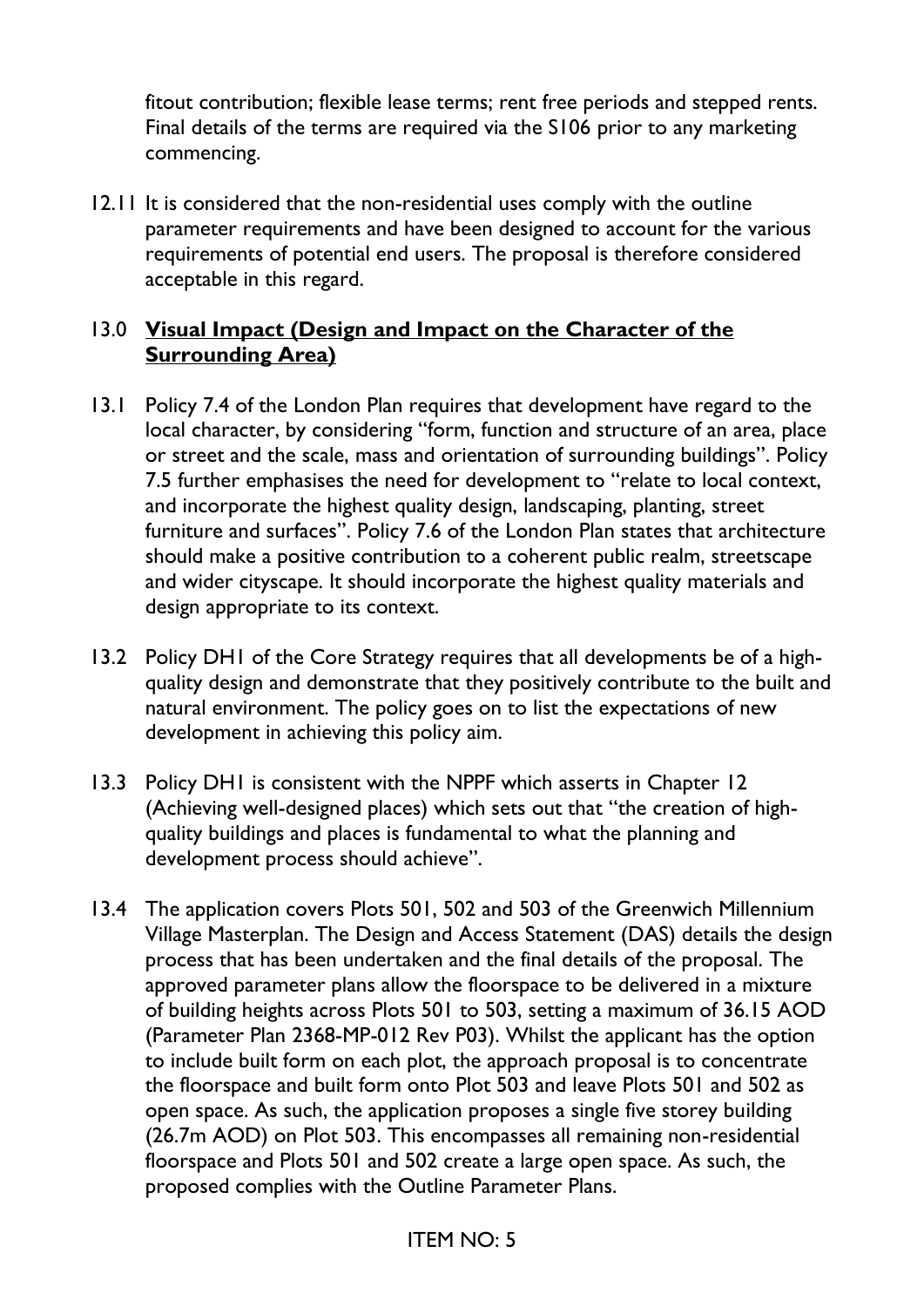- 13.5 Plot 503 occupies a prominent position within the masterplan as it sits at the entrance to the site on Peartree Way. The site is highly visible from the South-East approach to GMV from Busby's Way. Therefore, it is important that the scheme delivers high quality design and appropriately reflects its prominence in the masterplan.
- 13.6 The building on Plot 503 is a linear block and its orientation creates additional noise mitigation for Plots 401-405 which are located to the west of this reserved matters site. The five-storey height is in keeping with the surrounding development plots, which include Plot 304 to the North which has a maximum height of six storeys. The façade of the building has been designed to provide a 'playful and irregular character' as described in the DAS. For instance, the architect has designed the building to have irregular window arrangements to avoid a regular grid pattern with some windows on the lower floors also being taller with deeper reveals.
- 13.7 The building is proposed to be brick built, in line with the rest of the masterplan. The applicant is opting to bring forward Plot 503 using one of the existing brick types that has been used to date in Phases 1 and 2 on the eastern and northern terrace buildings (103-107, 210). This ensures the scheme fits within the surrounding context and means there is not an overprovision of different façade types which may detract from the character of the masterplan as a whole. Given that a number of bricks have been proposed across the masterplan as a whole already, it is possible to take this approach and retain the variety in design styles that the applicant is seeking to achieve. The applicant has sought to maintain some use of colour to align with the ethos of the masterplan; however, there has been an attempt to tone this down to reflect on lessons learnt elsewhere on site where it is considered that has been a slight overuse of colour.
- 13.8 The eastern façade of the building will be sealed to reflect the acoustic requirements of the masterplan.
- 13.9 The ground floor of the building is taller than the upper floors and different entrances are proposed for the two different uses, the retail use and the office floorspace. The building is catered for uses A1-A4 on the ground floor with an area of B1 floorspace also provided. The upper floors are exclusively for B1 floorspace. The floorplans have been designed flexibly to allow for either one occupier or to be partitioned for a number of smaller business operators. The ground floor also includes servicing and bin/bike stores. There is an entrance on each façade which increases the activation of the building.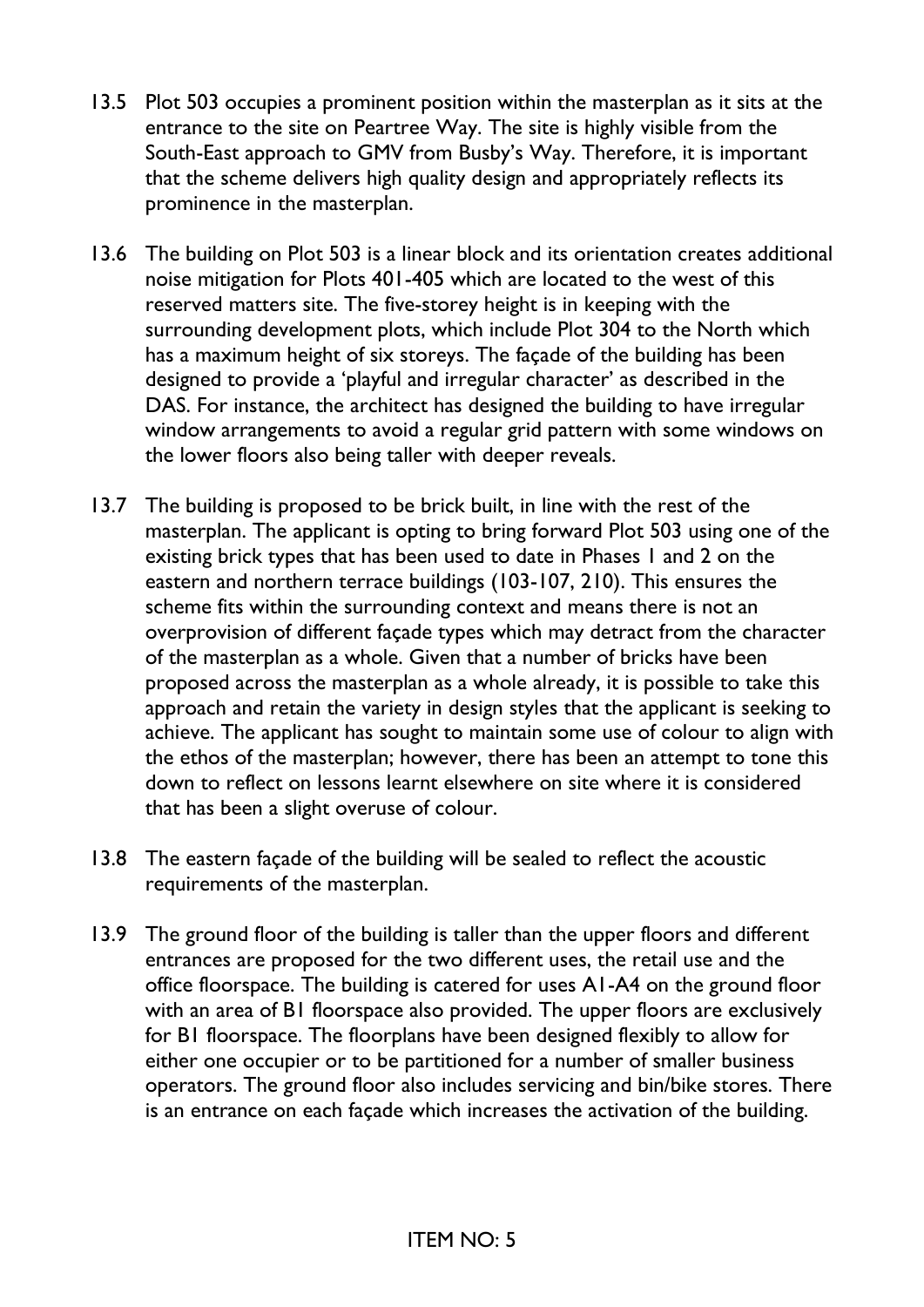13.10 Overall, the building complies with the outline parameter requirements and is considered to be a high-quality proposal. The design of Plots 501 and 502 are discussed further in the following section of the report (Section 14 – Landscaping).

### 14.0 **Landscaping / Public Amenity Space / Communal Space**

- 14.1 Policy OS4 of the Core Strategy requires that new development enhances Royal Greenwich's rich biodiversity and geo-diversity. Policy OS(f) expands on the aspects that must be taken into account when assessing ecological factors.
- 14.2 Policy 5.10 of the London Plan requires development integrate green infrastructure to be incorporated in the design process to contribute to the Mayor's aim for 'urban greening'. Policy 7.19 requires a 'proactive approach to the protection, enhancement, creation, promotion and management of biodiversity in support of the Mayor's Biodiversity Strategy' the policy goes on to list the considerations for planning decisions to achieve this strategic aim. Policy G1 in the Publication London Plan also requires green infrastructure to be fully integrated into new developments.
- 14.3 Policy E(f) of the Core Strategy and Policy 5.11 of the London Plan provide additional detail in terms of requirements for living walls/roofs.
- 14.4 As mentioned, a large portion of the reserved matters proposal includes open space. This space occupies Plots 501 and 502. This is a result of the nonresidential floorspace being concentrated into Plot 503.
- 14.5 Plots 501 and 502 adjoin the square that has been consented within Plots 302-304, which are currently under construction. The proposed open space has therefore been designed to expand this area and create one large open space provision. The two sites are separated however by pedestrian access routes which are required within the masterplan; however, a cohesive approach to the landscaping has been proposed to create a unified approach. To the west of the landscaping is the 'Green Link' which creates a 'green spine' through the masterplan, drawing on the eco-swale adjacent to Plots 201-203. The details of the green spine are included within the reserved matters application for Plots 401-405 (19/4075/R) which is yet to receive consent.
- 14.6 The open space is proposed as an open lawn for informal play activities with a landscaped border. The border includes a 'wildflower meadow fringe' to the northern edge and a more 'woodland garden' feel to the east, south and western borders of the site.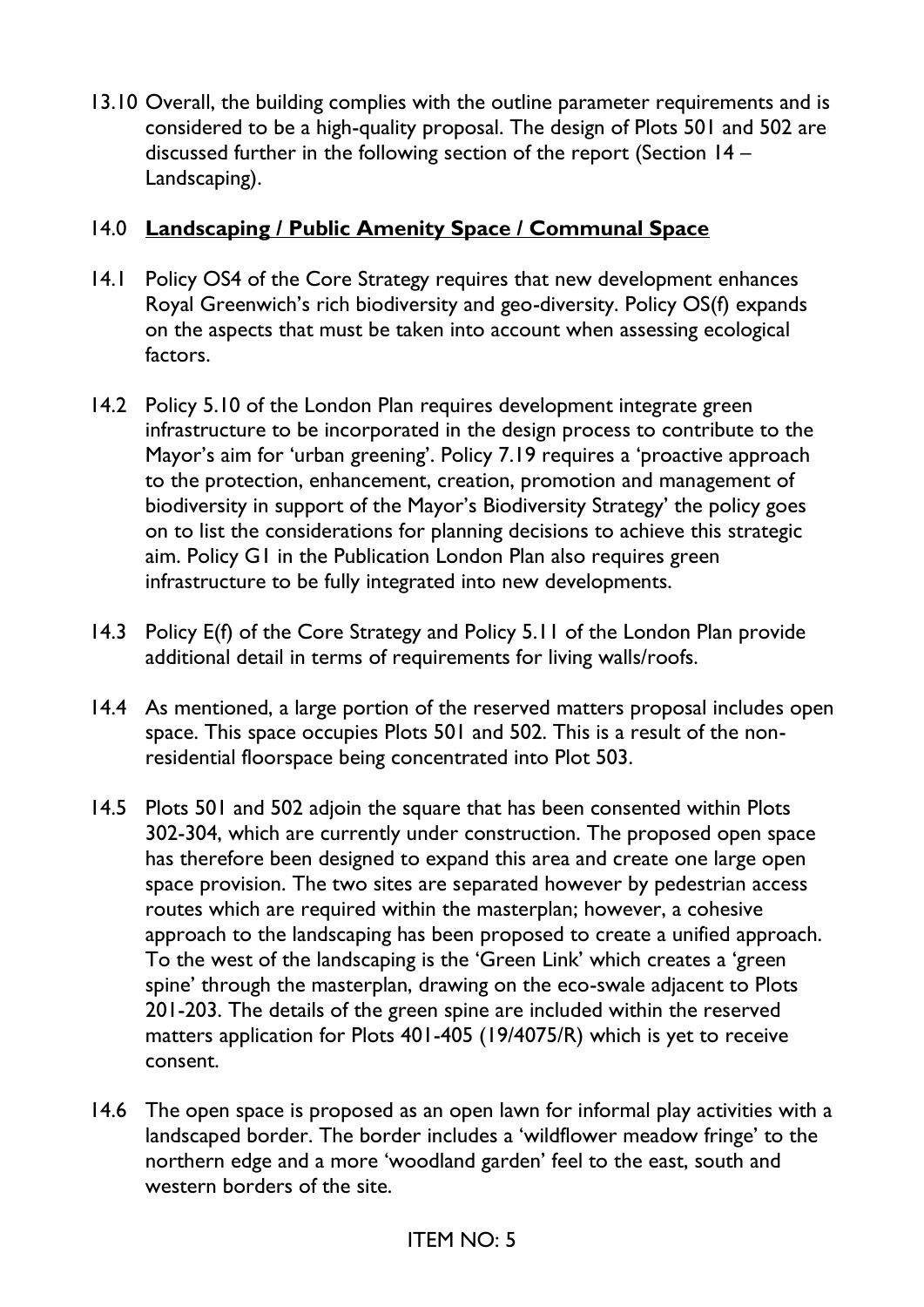- 14.7 The central open lawn has been designed to offer an alternative recreational space when compared to the more structured play provision elsewhere within the masterplan. The promenade creates an east-west link and is designed with large scale street trees to frame the space. The woodland garden area draws on the ecological elements of the masterplan and will deliver a range of native planting. A meandering pathway is proposed through the woodland planting and a more formal avenue is proposed along the northern edge to reflect its link to the adjacent neighbourhood square.
- 14.8 Additional planting is proposed along the boundary of the application site. This includes ornamental shrub planting to the east of the building on Plot 503 and a woodland edge along Bugsby's Way with pockets of wildflower meadow planting. This space is designed to have a denser feel than the woodland garden edge adjacent to the park which is designed to integrate with the recreational space. Access through the woodland edge has been intentionally placed to help link the masterplan to the wider pedestrian routes beyond the site boundary.
- 14.9 The plot is also served by a car park which sits to the west of the building and is therefore largely screened from outside of the masterplan. Landscaping is also proposed around the car park to create an element of screening within the masterplan.
- 14.10 The choice of hard landscaping is designed to integrate with the delivered/consented elements of the masterplan to create a cohesive approach.
- 14.11 Overall, the proposal includes high quality amenity space and offers a large recreational space for residents. The space is designed to be publicly accessible and therefore is a benefit beyond the masterplan as well.

### 15.0 **Amenity Impacts**

- 15.1 Policy 3.5 of the London Plan requires development to be of the highest quality internally, as well as externally, further noting that new homes should have adequately sized rooms and convenient and efficient room layouts which are functional and fit for purpose, meeting the changing needs of Londoners over their lifetimes.
- 15.2 Core Strategy Policy H5 seeks to ensure an adequate standard of accommodation is provided to ensure satisfactory levels of residential amenity and quality of life for future occupiers.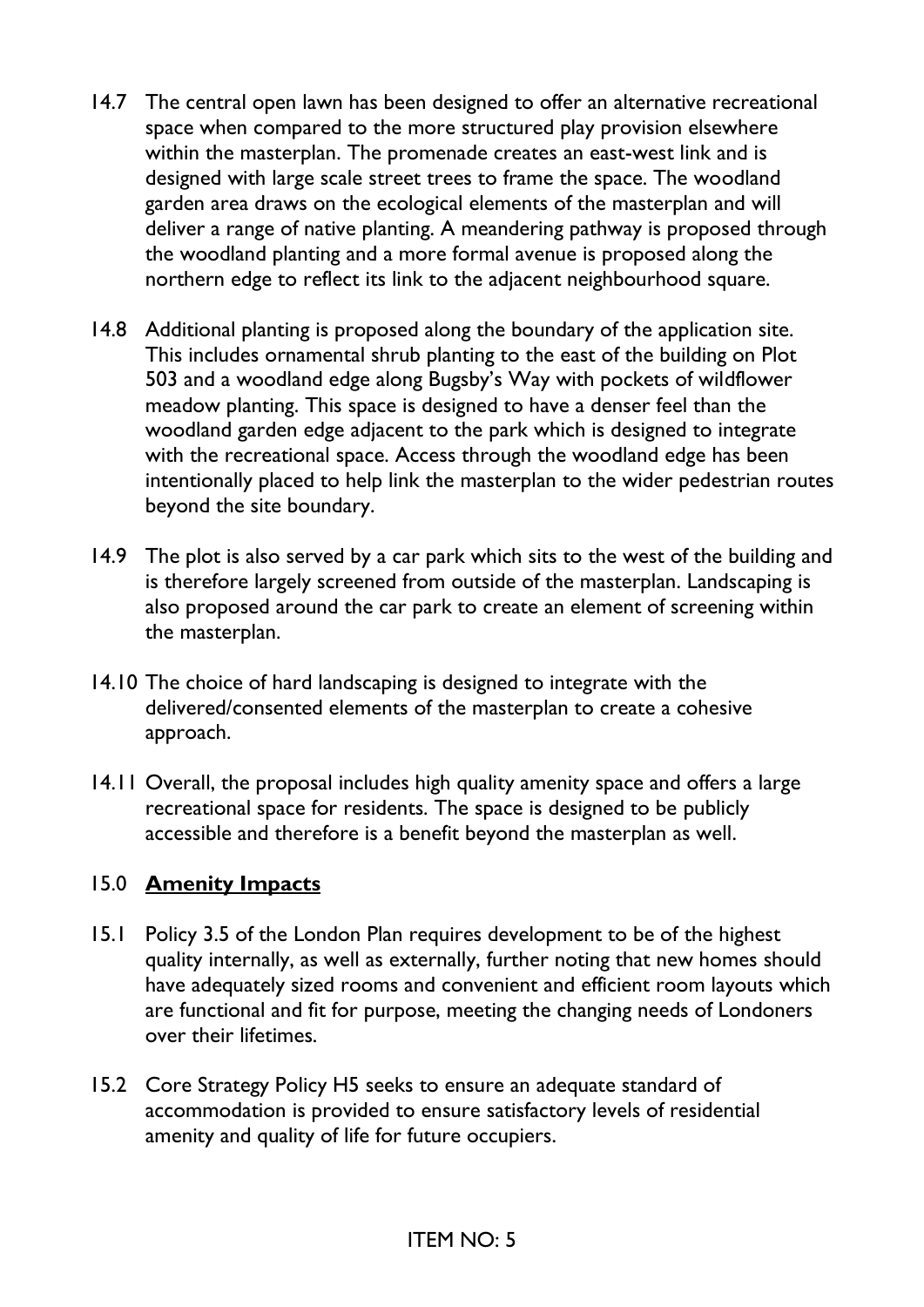- 15.3 The issue of noise exposure is referred to in London Plan Policy 7.15. The policy seeks to ensure that development proposals reduce noise by minimising the existing and potential adverse impacts of noise on, from, within, or within the vicinity; by separating new noise sensitive development from major noise sources wherever practicable through the use of distance, screening or internal layout; and by promoting new technologies and improved practices to reduce noise at source.
- 15.4 Core Strategy Policy E(a) seeks to avoid locating housing on site adjacent to existing problem uses, unless ameliorating measures can reasonably be taken and which can be sought through the imposition of conditions.
- 15.5 GLA's Housing SPG (March 2016, Updated August 2017) dwelling plans should demonstrate that dwellings will accommodate the furniture, access and activity space requirements. Suitable plans have been provided.
- 15.6 The proposed building at Plot 503 serves as a form of mitigation for the residential plots at Plot 401, 402, 403, 404 and 405. The acoustic mitigation for these plots has been designed following acoustic testing that included Plot 503 in situ. As such, it is important that this building is delivered prior to the occupation of these plots otherwise the acoustic mitigation proposed for these residential plots will need to be revised and will likely be far more extensive, result in a loss of amenity standard for these residents. Whilst not required to make this application for Plot 501-503 acceptable in planning terms, it is noted that the reserved matters application for Plots 401-405 will require a Deed of Variation to the S106 for the masterplan to restrict the occupation of these plots until Plot 503 is completed to shell and core.
- 15.7 Plot 503 is located 19.9 meters from Plot 304 and 24.2 meters from Plot 210. Plot 504 is an energy centre and therefore no loss of amenity will arise. The privacy distances between the building at Plot 503 and the neighbouring development sites is sufficient to safeguard the privacy of surrounding residents. Additionally, the building is solely non-residential in use. Moreover, the building occupies the consented footprint and therefore complies with the outline parameter requirements. The distances and the fact that the proposed is within the consented height parameters means the proposed does not give rise to an overbearing impact and is not beyond that which was considered when the outline permission was consented.
- 15.8 A daylight, sunlight and overshadowing report produced by XCO2 has been submitted in support of the application.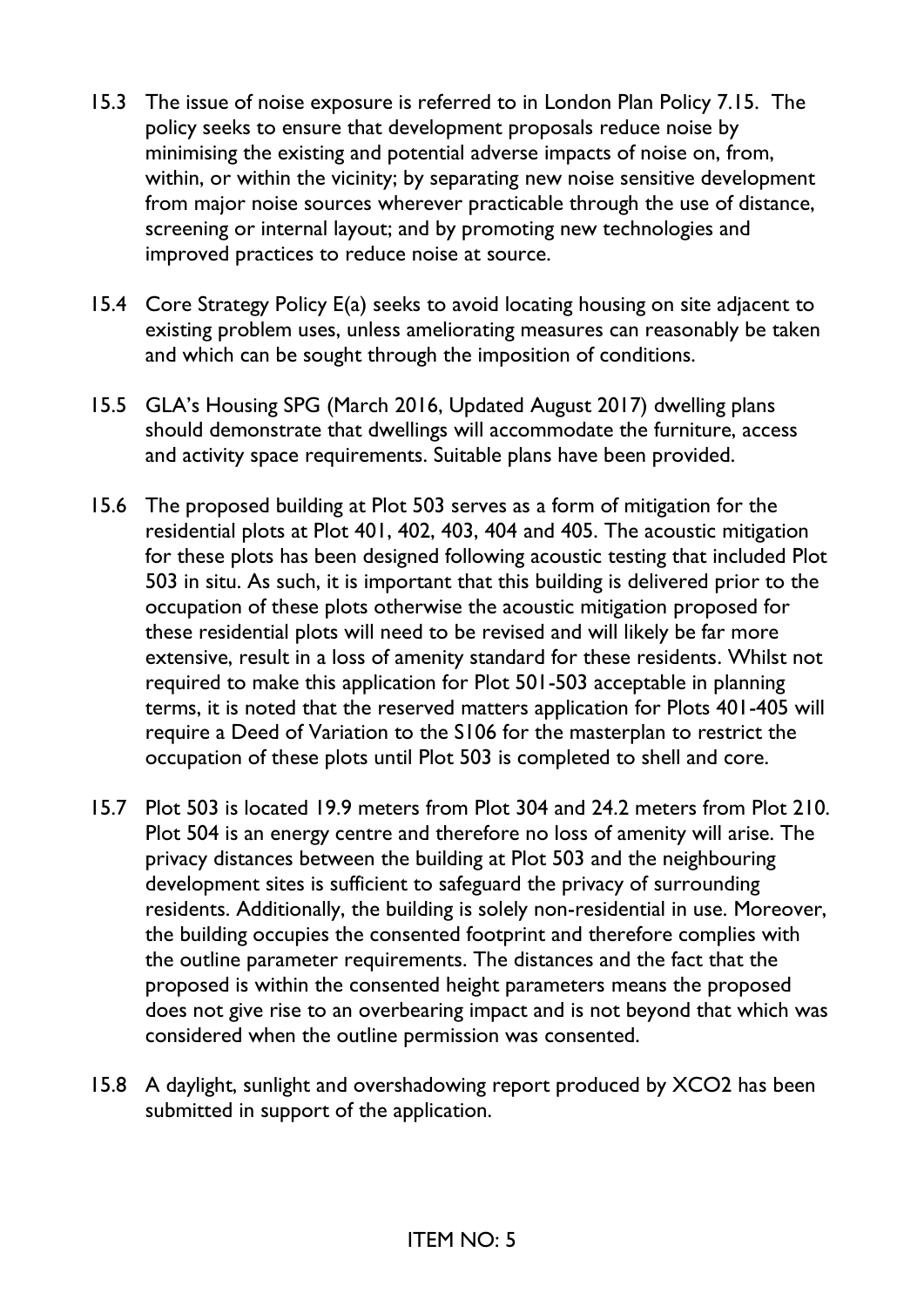- 15.9 The daylight impact on Plots 405, 302(D), 303(H), 304(M) and 210 have all been tested as these are the neighbouring plots. It is noted that Plot 405 is not consented and therefore the test has used the detailed design as proposed under planning reference 19/4075/R. All 113 windows tested on Plot 405 pass the 25° degree test. For Plot 302(D) the results show that of the 101 windows assessed, 53 pass the initial 25°degree line test, 23 of the remaining achieve VSCs greater than 27% and 25 windows attain relative VSCs greater than 1.0 against the maximum permitted massing as a baseline. For Plot 303(H), 96 windows were tested and 34 pass the initial 25°- degree line test, 33 of the remaining achieve VSCs above 27% and 29 windows attain relative VSCs of greater than 1.0 against the masterplan baseline. For Plot 304(M), 100 windows were tested and 14 pass the 25°degree line test, 52 of the remaining achieve a VSC of greater than 27% and 34 windows attain a relative VSC greater than 1.0 against the masterplan baseline. For Plot 210, 125 windows were tested and 84 pass the initial 25°degree line test, 32 of the remaining achieve VSCs greater than 27% with 9 windows attaining relative VSCs greater than 1.0 against the masterplan baseline. As such, there are no windows that have a loss of amenity standard against that which was assessed at outline stage and the for the majority of windows tested, the impact is compliant with the BRE Guidelines in respect to daylight.
- 15.10 To assess the sunlight impacts, again the surrounding blocks were tested. These included 392 windows from buildings surrounding the site (Plots 405, 302-304 and 210) which were highlighted as facing the development and within 90° of due south. A total of 220 of these windows passed the 25°degree test and the remaining 172 all achieve APSH greater than 25% and WPSH greater than 5%, or of at least 0.8 of their former existing value. The proposal therefore complies with the BRE Guidelines in respect of sunlight.
- 15.11 The applicant has tested the overshadowing impacts on the surrounding amenity space. This includes the open space proposed with this reserved matters along with the amenity space delivered in Plots 302-304. The report concludes that at least 50% of the analysed spaces will receive more than 2 hours of sunlight on 21 March under proposed conditions, meeting the BRE requirements for overshadowing. In fact, the building at Plot 503 results in only a small amount of overshadowing to the amenity space to the south of Plot 304 (less than one percent of the space). The rest of the open space achieves 2 hours across 100% of the space.
- 15.12 The application is supported by a wind/microclimate report prepared XCO2 which details the testing process, results and recommendations for the reserved matters application. A condition shall be imposed requiring the mitigation included in this report shall be delivered prior to occupation.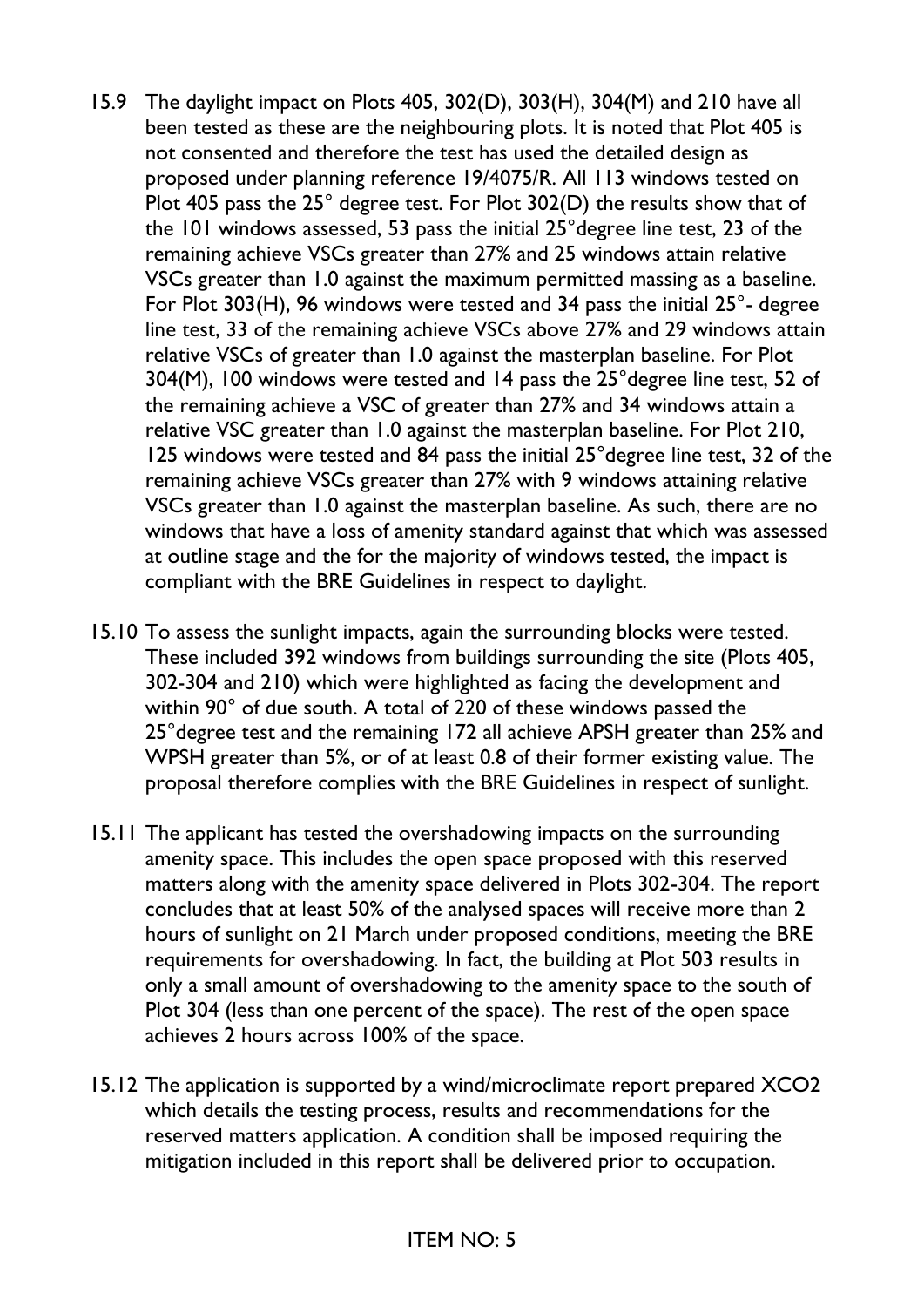### 16.0 **Biodiversity**

- 16.1 Paragraph 8(c) of the NPPF sets out the environmental objective of the Framework in terms of achieving sustainable development and includes 'helping to improve biodiversity',
- 16.2 Paragraph 170 of the NPPF, states that the planning system should contribute to and enhance the natural and local environment and lists several ways this should be done. These include minimising impacts on biodiversity and providing net gains in biodiversity where possible
- 16.3 Paragraph 175 states that when determining planning applications, local planning authorities should aim to conserve and enhance biodiversity by applying several principles which the paragraph goes on to list.
- 16.4 Paragraph 180(c) states that planning decisions should limit the impact of light pollution from artificial light on local amenity, intrinsically dark landscapes and nature conservation.
- 16.5 Policy 7.19 of the London Plan (Biodiversity and access to nature) states that wherever possible, development should make a positive contribution to the protection, enhancement, creation and management of biodiversity
- 16.6 Policy DH1 of the Core Strategy states that all developments are expected to enhance biodiversity consistent with the Greenwich Biodiversity Action Plan.
- 16.7 Policy OS4 of the Core Strategy states that the Royal Greenwich's rich biodiversity and geodiversity will be protected, restored and enhanced.
- 16.8 Policy OS(f) states that development proposals will be expected to take account of ecological factors, paying attention to the need for: Consideration of the biodiversity and geological features of the site and the surrounding area, including protected species (Refer to Policy OS4). These features should be respected, and the area's natural character enhanced. An appropriate level of surveying is required to enable decisions to be made about the existing trees on the site and to ensure that landscaping schemes include environmentally appropriate planting using locally native species and demonstrate appropriate irrigation plans for landscaping.
- 16.9 The supporting text for Policy OS(f) further states that where development is proposed on sites adjacent to protected SINCs, applicants must demonstrate that habitats will not be adversely affected.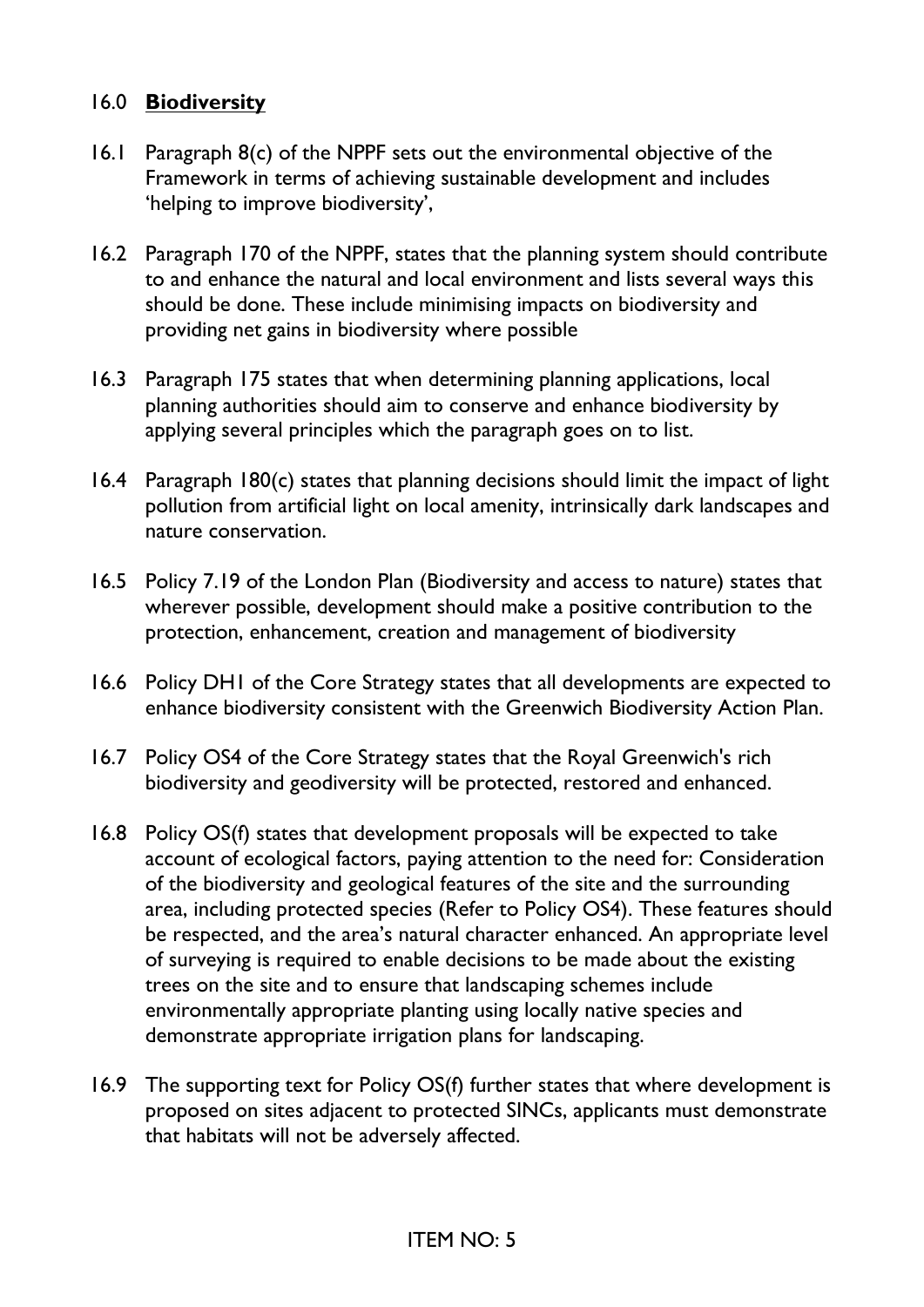- 16.10 The application site is currently cleared, with a prefabricated construction site office building occupying part of the site. The application site has previously been cleared and used as a storage area for site spoil. A Phase 1 Habitat Survey and Ecology Assessment was undertaken in 2019 to support the application and this included an assessment of the site's current value. The survey concluded that the current site offers limited value for breeding birds; could be suitable for use by a range of invertebrates; no roosting or hibernating bats were present although the habitat could offer feeding opportunities; no expectation of reptiles, great crested newt Triturus cristatus and badgers on site and is an unlikely site for amphibians. As such, the survey concluded that the area is of Site Level importance only.
- 16.11 To minimise the impact from the development the application has reviewed the impacts during construction and from the completed development. As the main ecological constraint is the potential impact on breeding birds, the clearance of on-site vegetation with the potential to support nesting birds, i.e. any of the vegetation, must be undertaken between September and February inclusive (outside the bird nesting season) which is reflective of the ES recommendations. This will be included within the CEMP which is required by a condition attached to the outline consent. Following this measure means there are no significant negative effects that are likely to arise during construction.
- 16.12 From the completed development, given the distance between the application site and the nearby SINC (the Ecology Park and Southern Park), no overshadowing impacts are expected to arise.
- 16.13 The development includes a large open lawn along with areas of native planting. A biodiverse roof and bird/bat boxes are also proposed on the building at Plot 503. As such, the proposal results in a positive enhancement to local biodiversity and a net gain. The proposal is therefore considered acceptable in this regard.

### 17.0 **Sustainability and Energy**

17.1 The NPPF supports proposals for improvements to environmental sustainability. Paragraph 11 placing sustainability at the heart of the NPPF, with the presumption in favour of sustainable development. As noted in paragraph 8, sustainability is considered to be three dimensional; environmental sustainability forming one part of this along with economic and social sustainability.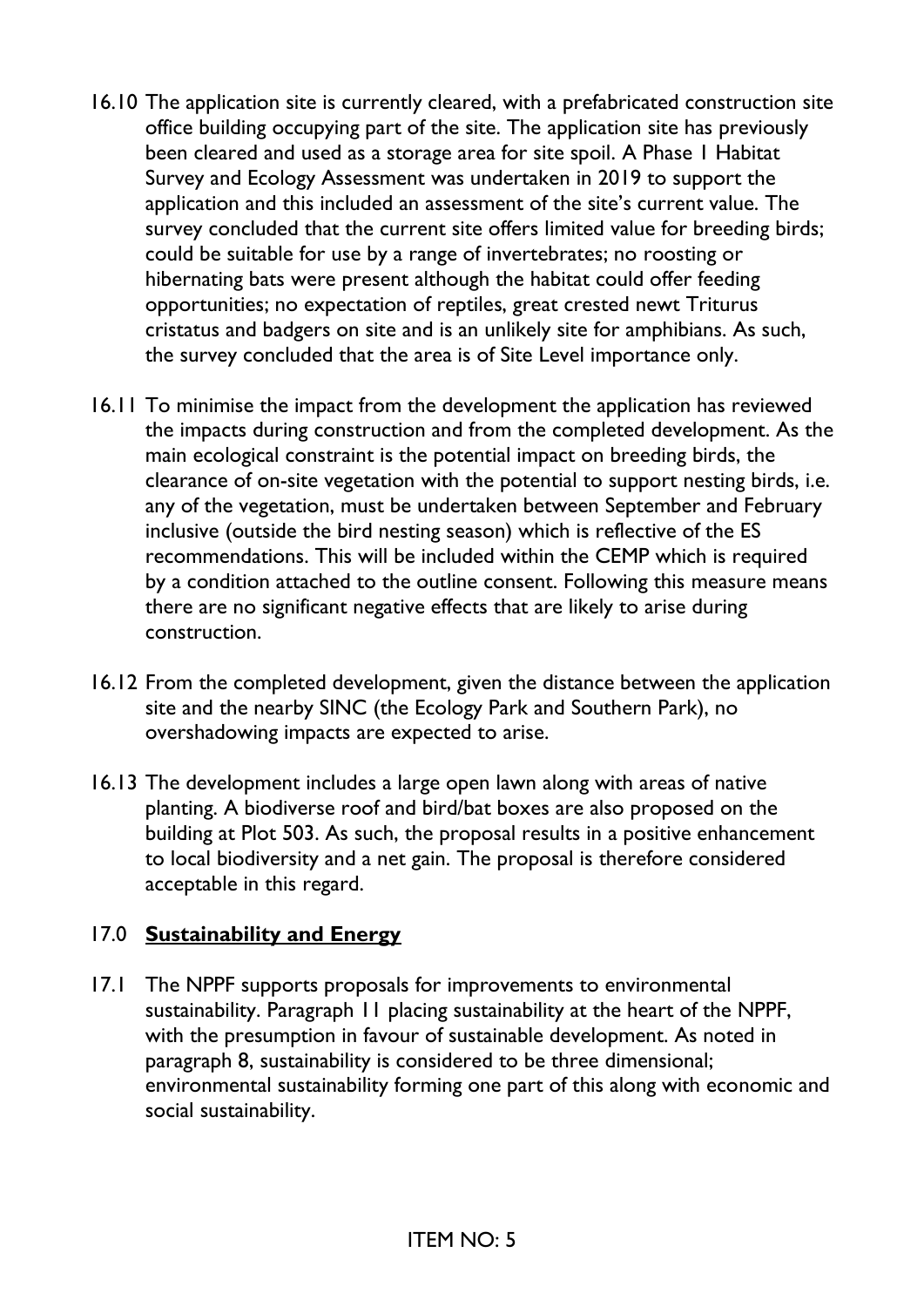- 17.2 Chapter 14 of the NPPF (Meeting the challenge of climate change, flooding and coastal change) elaborates on this. Paragraph 148 requires planning authorities to plan for new development in locations and ways which reduce greenhouse gas emissions.
- 17.3 The London Plan is consistent with the aims of the NPPF, with Policy 5.1 setting out the strategic overview for London stating that "the Mayor seeks to achieve an overall reduction in London's carbon dioxide emissions by 60 per cent (below 1990 levels) by 2025". Policy 5.2 goes on to set out how planning decisions should be made to ensure carbon dioxide emissions are minimised; requiring that development "make the fullest contribution to minimising carbon dioxide emissions in accordance with the following energy hierarchy: be lean (use less energy); be clean (supply energy efficiently) and be green (use renewable energy)".
- 17.4 Chapter 4.6 of the Core Strategy is also consistent with the aims of the NPPF and discusses Environment and Climate Change. Policy E1 "supporting the incorporation of renewable energy generation within development proposals (Be Green)".
- 17.5 A condition was attached to the outline application requiring that the renewable energy technologies on site shall provide no less than 18.5% onsite CO2 reduction and details of the renewable energy technologies shall be provided to the Local Planning Authority prior to the implementation of the development (condition 64). The condition was amended under the 2019 S73 to further state that reasonable endeavours to achieve zero carbon standard on site should be taken through implementation of high efficiency systems (e.g. state of the art PV panel models) and innovative technologies in the interest of maximising on-site CO2 reductions, to be evidenced with each subsequent reserved matters application.

### Be Lean

17.6 A range of energy efficiency measures are proposed that improve upon the Building Regulation minimum requirements including improved U-Values and air permeability, reduction of artificial lighting through maximisation of daylight in all habitable spaces, 100% low energy lighting internally and externally, mechanical ventilation with heat recovery (MVHR), Building Management Systems (BMS) to monitor the space conditioning and electricity consumption of each area and solar control glazing with g-values of 0.3 wherever necessary to minimise solar gains. These measures predict an annual reduction in regulated CO2 emissions of 31.63 tonnes, equivalent to 24.5%, beyond the compliant Building Regulations Part L 2013 base case.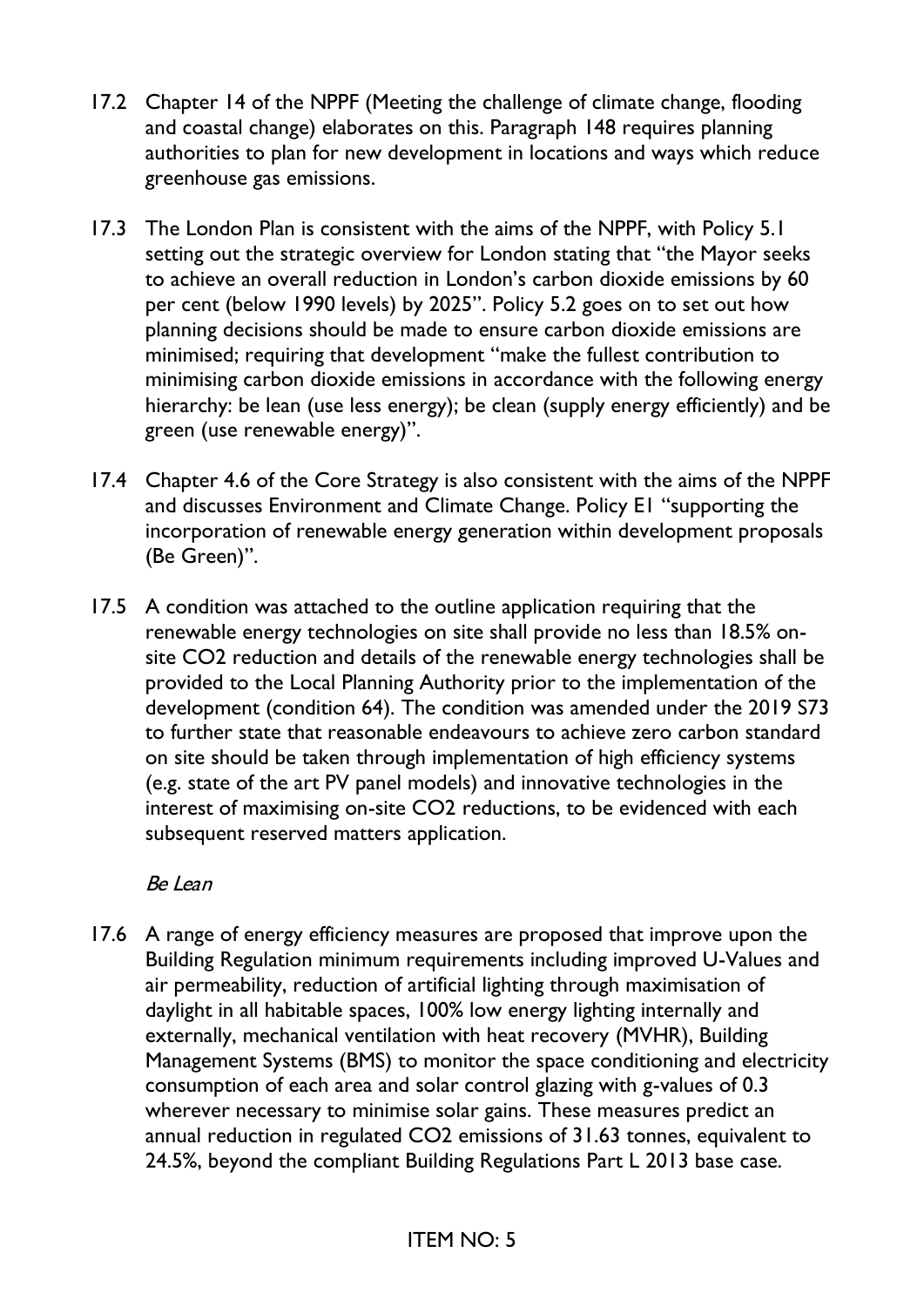Be Clean

17.7 The proposed non-residential units will connect to the site wide District Heat Network (DHN) served by 1.6MWe gas CHP of 85% efficiency to provide 66% of the space heating and hot water and top up boilers of 85% efficiency to cover the remaining demand. The energy centre for this DHN is located at Block 504 at the south-eastern part of the GMV masterplan for Phases 3, 4 and 5. The network is supported by thermal storage will operate on circa 80/40°C flow and return temperature in line with the CIBSE Heat Networks Code of Practice. In line with the report, the network heat losses are 15%. The connection of the non-residential units to the site wide DHN CHP system predicts an annual reduction in regulated CO2 emissions of 13.3 tonnes, equating to 13.7%, beyond the Be Lean case. The DHN at Plot 504 is not yet operational and therefore a condition will be attached to this reserved matters consent to require the development to be connected and the energy centre to be operational prior to occupation to ensure the energy saving measures set out in the submission documents are achieved.

### Be Green

- 17.8 A number of renewable technologies has been investigated in terms of technical, physical and financial feasibility, with Solar PV panels found to be appropriate for Plots 501-503 of GMV. The 29.45kWp solar PV is designed to reduce the annual regulated CO2 emissions by 12%, equivalent to 10.5 tonnes CO2, beyond the Be Clean case. It is noted that the additional PV panels will be incorporated on Parcel 4 (Plots 401-405) and Plot 203 to offset the shortfall for these proposed Plots (501-503) to meet the CO2 reduction target from onsite energy generation as required by Condition 64. A total of 45 panels of 325W PV, equating to 14.63kWp will be located on Plot 203, and 20 panels of 325W PV, equating to 6.5kWp, will be located on Parcel 4. This will make up for the shortfall from the Condition 64 CO2 reduction target on Plot 503. A total reduction of circa 22% is estimated from the PV capacity proposed on Parcel 5 and the additional capacity on Parcel 4 and Plot 203. An indicative roof plan of Plot 503 showing the location of the solar PV panels has been provided. Additional equipment installed on the roof does not allow the installation of additional PV panels.
- 17.9 High efficiency air cooled roof mounted chillers/ Air Source Heat Pumps (ASHPs) and central chilled water will be provided through air cooled roof mounted chillers to provide 100% of cooling demand for the non-residential units. The Coefficient of Performance (CoP) of the chillers/ASHP is 4.0 and is predicted to further reduce the regulated CO2 emissions by 5.2 tonnes CO2/year, equivalent to 4.1% beyond the compliant Part L 2013 base case.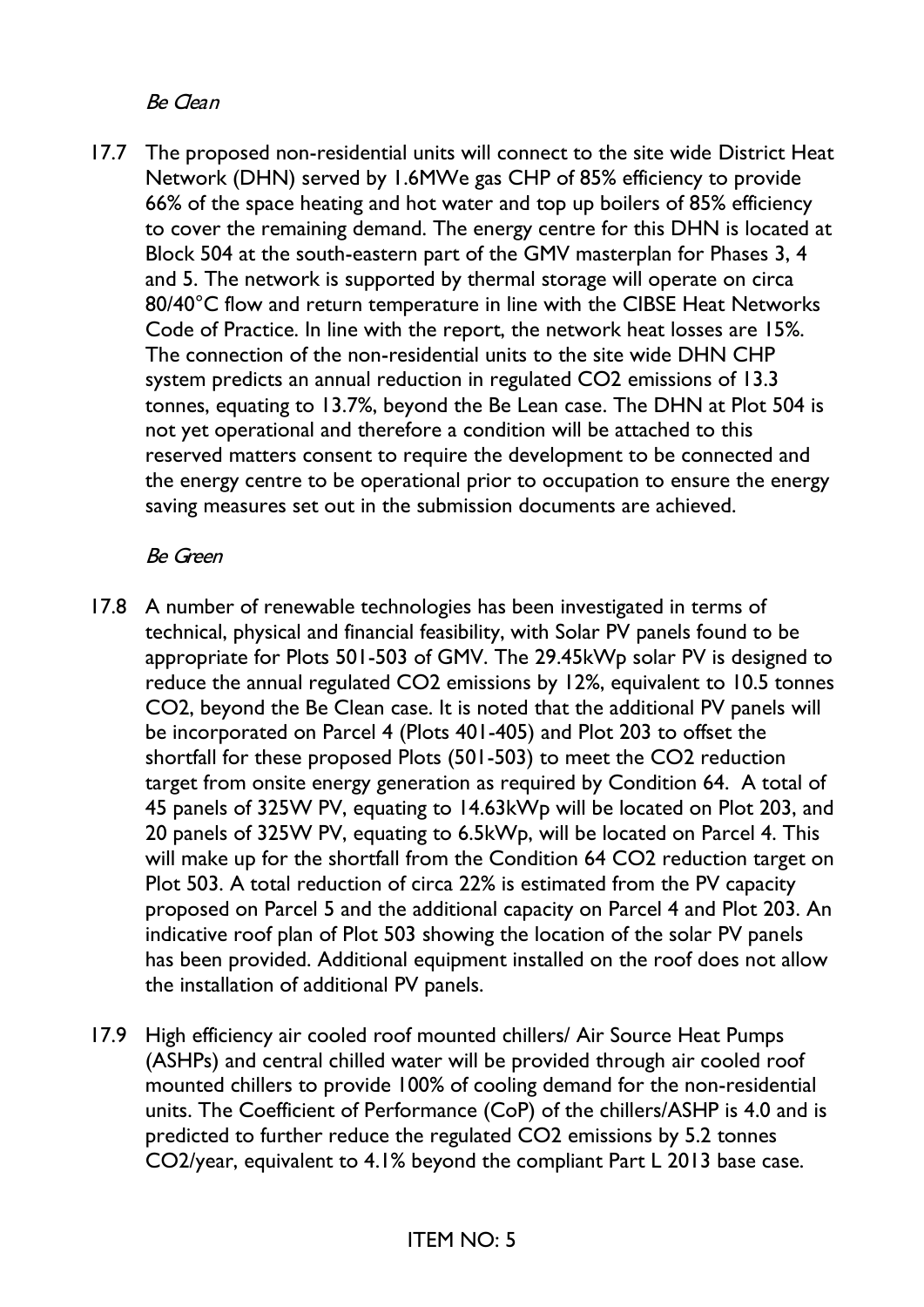17.10 The combination of the solar PV and chiller/ASHP predicts a reduction in the annual regulated CO2 emissions by 18.7%, equivalent to 15.68 tonnes CO2, beyond the Be Clean case.

#### Cumulative Savings

17.11 The combination of the proposed passive design and active energy measures, connection of the non-residential units to the site wide DHN served by 1.6MWe gas CHP and gas boilers, 29.25kWp solar PV onsite and chiller/ASHP for cooling predict an annual reduction in regulated CO2 emissions of 59.3 tonnes equating to 46.5% beyond Building Regulations Part L 2013 compliant case. Additional total solar PV capacity of 21.13kWp on Parcel 4 and Plot 203 is proposed in order to demonstrate compliance with condition 64 of the Outline Planning Permission.

### Carbon Off-set Payment

17.12 The original outline planning permission did not include the requirement for a carbon off-set payment to be required in the S106 as it was not a policy requirement at that time. Given the policy changes, this was included in the 2019 amendment to the legal agreement. Given the viability constraints of the development, this shall be triggered should the viability assessment submitted at reserved matters stage show a surplus beyond the minimum 20% affordable housing provision to ensure this obligation is unaffected. The applicant has provided an addendum to the Energy Strategy which shows that following the savings on site detailed above there is a remaining 68.3 tonnes of CO2 per year, equivalent to 2,049 tonnes over 30 years, which would be required to be offset through carbon offset contributions. This would be the equivalent of a financial contribution of £122,940.00. The Viability Assessment produced by BNP Parisbas however does not identify a surplus and therefore this requirement is not triggered.

#### Overhea ting

17.13 A number of additional passive design measures, in addition to those mentioned above, have been assessed over 6 habitable spaces including 2 ground floor commercial elements and 4 office spaces to reduce the risk of overheating including insulation of the distribution network in line with CIBSE CoP1 guidance, internal blinds, a range of increased free areas and enhanced glazing g values. The results showed that all habitable spaces tested under CIBSE TM52 criteria and 2020 weather file, high emissions, 50% percentile scenario fail to meet the criteria. For the assessed habitable spaces to pass the CIBSE TM52 criteria under DSY1 weather file, a glazing g value of 0.3 and mechanical cooling is required.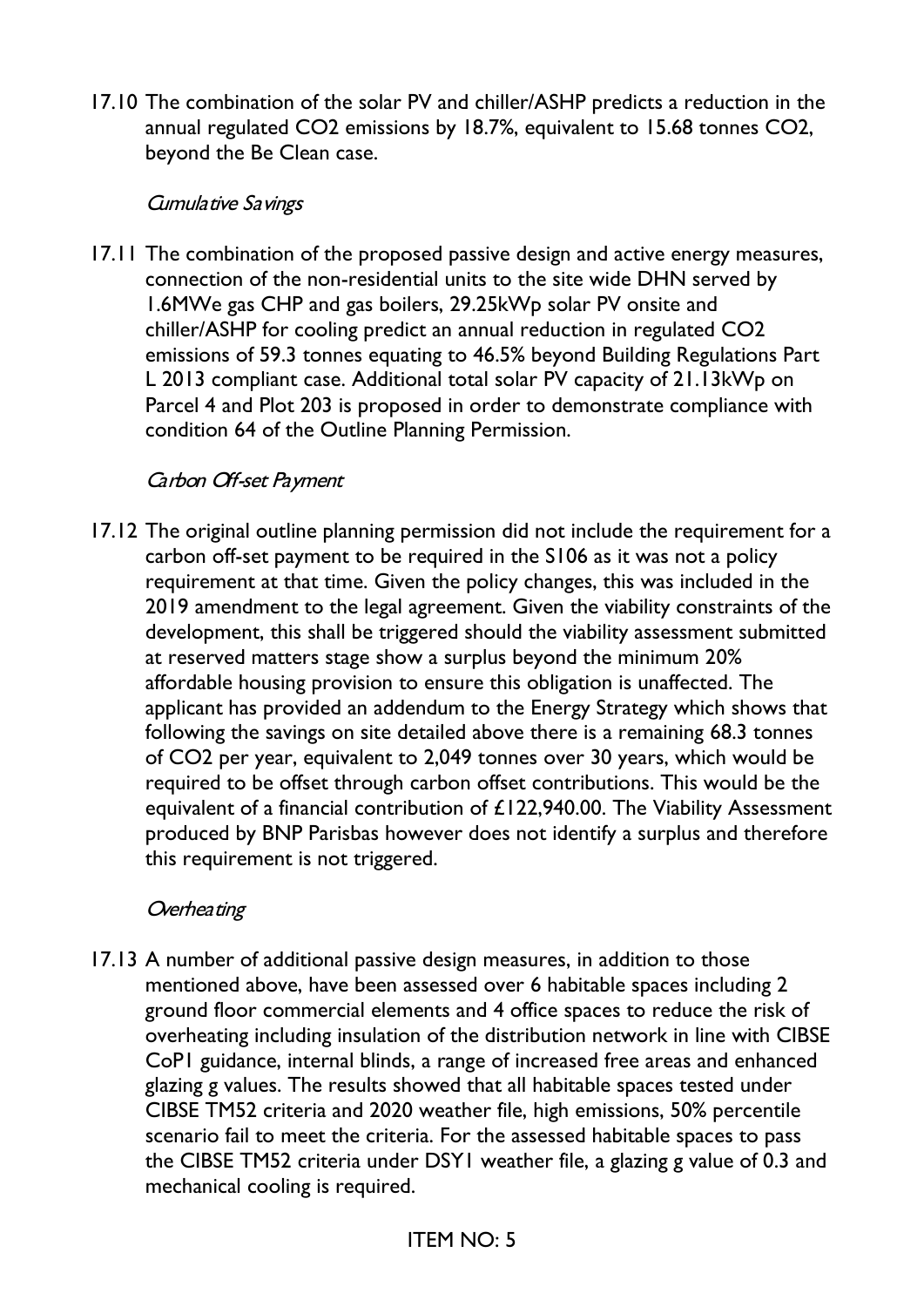- 17.14 Two measures were investigated under the more extreme weather scenarios including glazing g value of 0.3 and glazing free area of 60%. The results demonstrated that the habitable spaces fail CIBSE TM52 criteria under DSY2 and DSY3 weather files. For this reason, a glazing g value of 0.3 and mechanical cooling is required.
- 17.15 The actual area weighted average cooling demand has been provided and shown to be significantly reduced compared to the notional. Compliance with Criterion 3 of Part L Building Regulations has been demonstrated.

#### **Conclusion**

17.16 The Sustainability Officer has reviewed the submission documents and found the information to be acceptable subject to further information being submitted pursuant to Conditions attached to the Outline Planning Permission and the additional imposition of conditions on this reserved matters application.

### 18.0 **Impact on Transport and Infrastructure**

- 18.1 Policy 6.3 of the London Plan requires a full assessment of a proposals impact on the transport network; requiring that development does not adversely impact on safety. Policy IM(b) of the Core Strategy and Policies 6.9 and 6.10 of the London Plan set out the consideration for walking and cycling in new development and Policy IM(c) of the Core Strategy and Policy 6.13 of the London Plan set out the requirements for parking provision. Policy 6.13 of the London Plan requires that proposals include provision for the needs of businesses for delivery and servicing. Policy 6.13 sets out the requirements for parking in London. The policy is supported by Table 6.2 which sets out the maximum standards taking account of density and PTAL rating.
- 18.2 Policy 6.10 of the London Plan places great emphasis on the aim to increase walking in London. To achieve this, the policy requires decision makers take account of the quality of the pedestrian environment, taking account of Transport for London's Pedestrian Design Guide. Policy IM(b) includes a requirement for promoting safety to pedestrians and cyclists. The Mayor's key target, as now set out in Publication London Plan Policy T1 is that 80% of all trips in London are to be made by foot, cycle or public transport by 2041.
- 18.3 As noted, the outline consent included a general overview of the parking strategy (Drawing Number: 2368-MP-014 Rev P02). Due to land contamination and remediation issues, there is no ability for basement parking to be provided in GMV.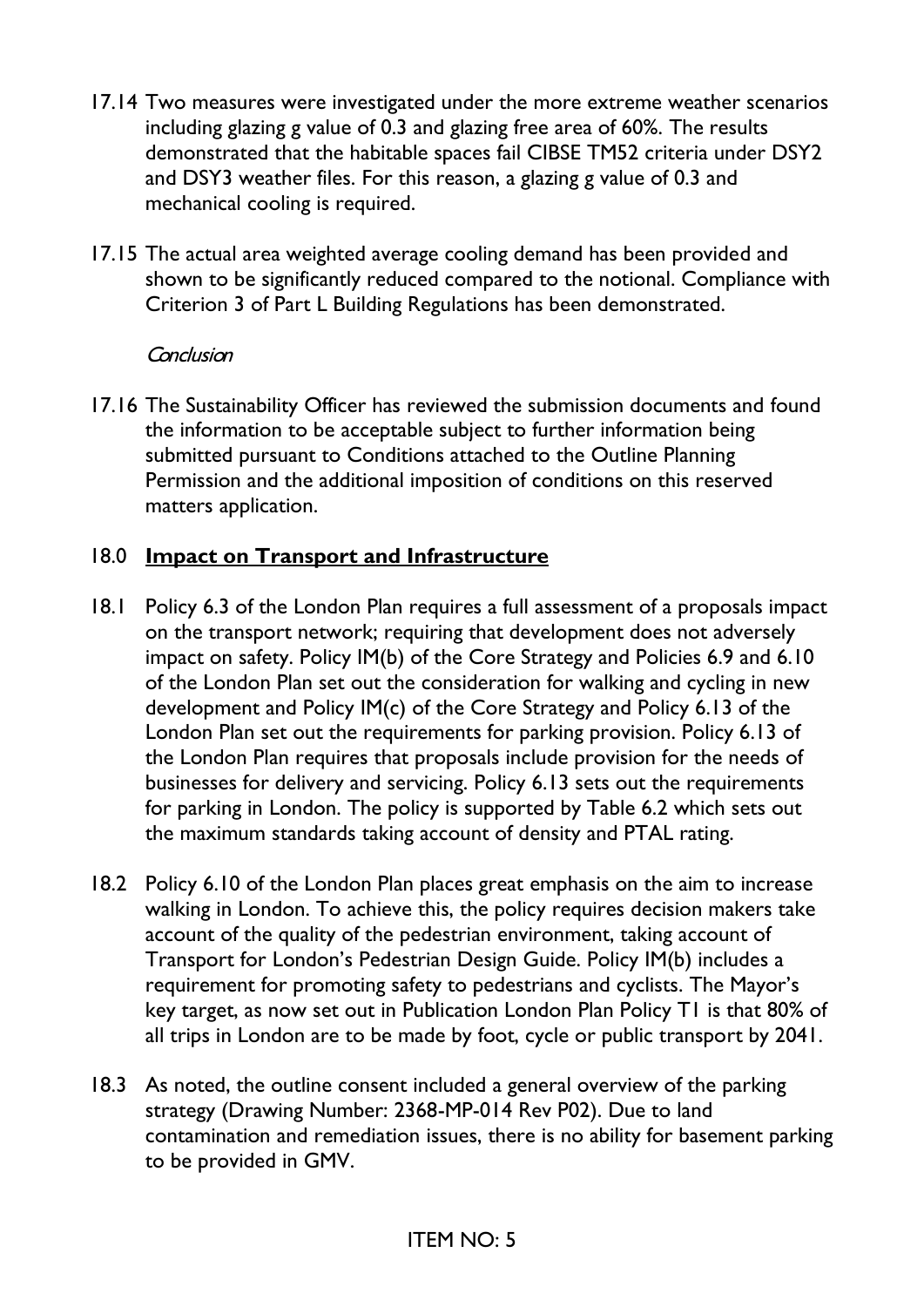- 18.4 In regard to car parking spaces, a total of 34 off-street car parking spaces are proposed to serve the non-resident building. Of these, four are proposed as blue badge parking spaces. The car parking spaces will also include five active Electric Vehicle Charging Points (20%) and five passive Electric Vehicle Charging Points (20%). The active spaces are to be provided from the outset and the passive spaces are designed to cater for future demand.
- 18.5 An additional nine car parking spaces are proposed along the southern edge of the open landscape. The southern hammerhead is intended as a loading / delivery bay although this it is proposed that this is not formally demarcated. The Highways Officer has confirmed that the layout should be sufficient for the limited occurrances and that parking restrictions exist on Peartree Way to avoid this road being used.
- 18.6 In regard to cycle parking, the development includes 96 cycle parking spaces in total. Of which, 61 will be long-stay spaces and 35 will be short-stay. For the B1 floorspace, the proposal includes 58 long-stay and 9 short-stay. For the A1-A4 floorspace, the proposal includes 3 long-stay and 3 short-stay spaces. The long-stay spaces are located in a dedicated storage area on the ground floor of the proposal and are accessed from Peartree Way. This accords with Policy 6.9 of the London Plan. The short-stay spaces are provided as Sheffield Stands and are located externally to the south of the building.
- 18.7 Vehicles can enter the access road either from an entrance from Peartree Way which has been delivered as part of Plots 302-304 and then turn into this site or vehicles can access the site from the access road leading from Plots 401-405.
- 18.8 A number of pedestrian access points are proposed along Peartree Way and Bugsby's Way which have been designed to follow appropriate desire lines through the site. There are no formal cycle routes within the GMV masterplan other than those that already exist on public highways / park / Thames Route; the site employs shared access for pedestrians, cyclists and vehicles. Hard landscaping is used to delineate between vehicular areas and pedestrian areas. As discussed in Section 14 (Landscaping) pedestrian routes around the landscaping will take a more formal approach in some areas and a more informal approach in others, such as the meandering pathway through the woodland border to the open space.
- 18.9 The Aerodrome Safeguarding Map shown in Figure 8 of Policy IM(d) indicates the outer safeguarding boundary for the airport, in terms of proposed building heights that must be referred to the Civil Aviation Authority. The proposal falls within the area for which development over 15 meters must be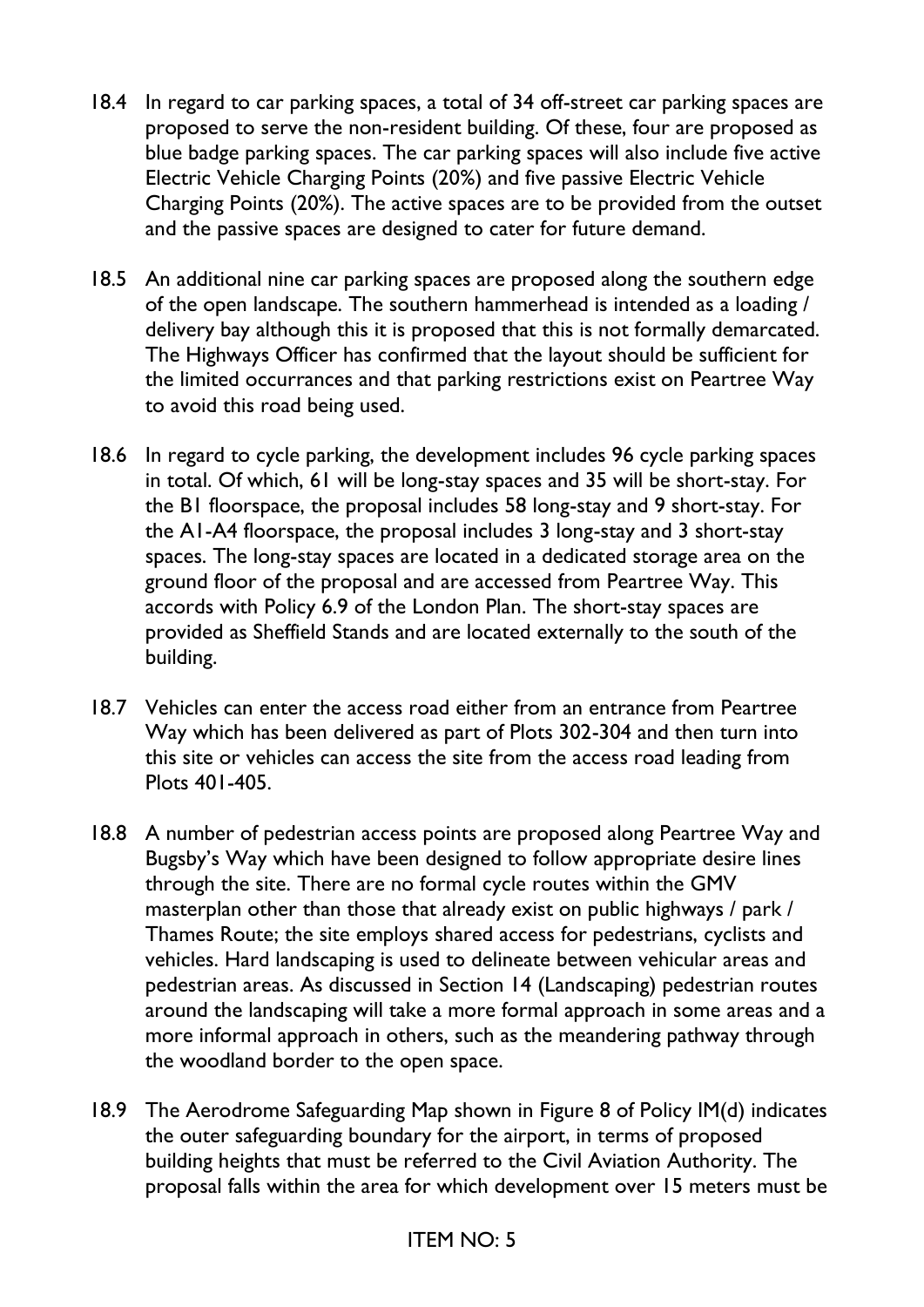referred to London City Airport. London City Airport have raised no objection to the application.

### 19.0 **Air Quality**

- 19.1 Air Quality was fully considered with the outline planning permission as part of the Environmental Statement.
- 19.2 The reserved matters application is supported by a letter from Ramboll (dated 22.11.2019) that finds that there are no new environmental impacts or effects that would arise over and above those previously assessed in the 2011 Environmental Statement. The proposed is consistent with the outline consent, the absence of built form at Plot 501 and Plot 502 does not affect the modelling previously undertaken. Furthermore, there would be no material change to energy provisioning, car parking arrangements or trip generation.

### 20.0 **Waste**

- 20.1 Policy 5.17 of the London Plan seeks to minimise waste and 'achieve high reuse and recycling performance' and requires suitable waste and recycling storage on all new developments.
- 20.2 Two refuse storage areas are proposed, one for the B1 floorspace and one for the A1-A4 floorspace. Both stores will be accessible through external doors for collection but also internally accessible for occupants of the building to take waste to the stores. A total of 13 bins are proposed across the development to provide both refuse and recycle waste facilities.
- 20.3 The application has been reviewed by the Waste Services team and has been found to be acceptable. Full details of refuse provision are required by condition 35 attached to the Outline Planning Permission. The details provided at this stage are therefore considered to be acceptable.

### 21.0 **Areas of High Archaeological Potential (AHAPs)**

21.1 The application site is located within an area of high archaeological potential (AHAPs), as such Policy DH(m) "expect applicants to properly assess and plan for the impact of proposed developments on archaeological remains". The outline consent was granted subject to a condition requiring such an assessment be undertaken and provided to the LPA for review (condition 27). An application was made for submission of details pursuant to this condition (ref: 12/2314/SD). This was approved in 25/10/2012 for the whole of the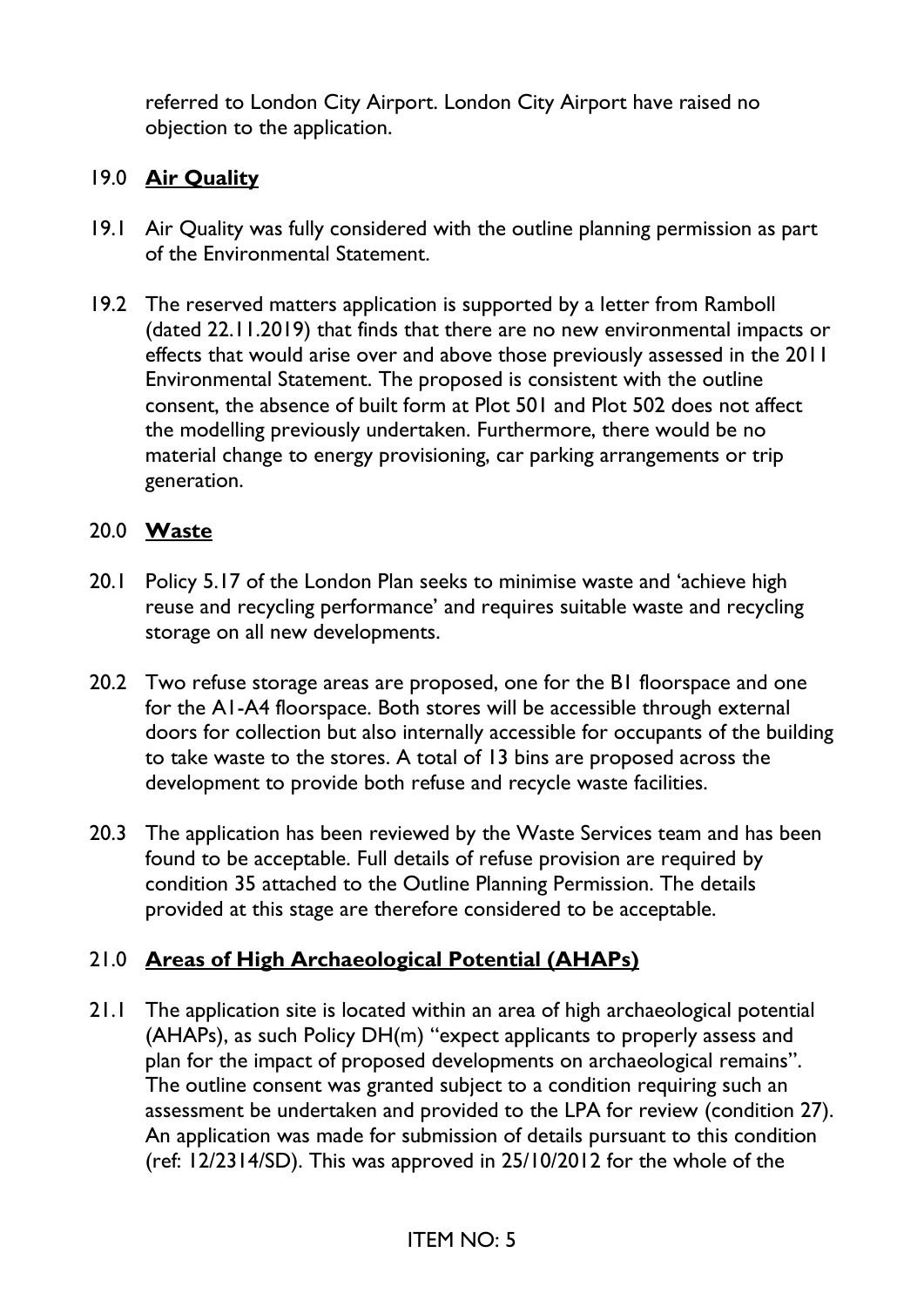GMV site. It is therefore not considered necessary for such details to be subsequently provided at this stage.

## 22.0 **Flood Risk**

- 22.1 Paragraph 155 of the NPPF requires consideration of flood risk and states that "inappropriate development in areas at risk of flooding should be avoided by directing development away from areas at highest risk, but where development is necessary, making it safe without increasing flood risk elsewhere". Policy E2 of the Core Strategy sets out the Royal Borough's Strategic Flood Risk Assessment and Policy 5.12 of the London Plan, is in line with the NPPF in its consideration of Flood Risk Management for new development. The site is not designated as having a residual flood risk as set out in Policy E3.
- 22.2 The site is located within Flood Risk Zone 3 Area benefiting from flood defences. The outline drainage strategy has been designed to take account of surface water run-off during all events up to and including the 100 year return period plus 30 % or 40 % climate change allowance. In addition, the use of SuDS has been optimised, including permeable paving, drainage channels and geo-cellular tank attenuation. The proposal complies with the drainage and land use strategy approved by the Outline Planning Permission. The scheme is therefore considered to be acceptable.

### 23.0 **Viability Assessment**

- 23.1 Policy 3.12 describes the process of negotiating affordable housing provision in the decision-making process. The policy seeks to maximise the amount of affordable housing sought considering 'current and future requirements for affordable housing'. Policy 3.12 requires planning decisions to take account of 'the need to encourage rather than restrain residential development'. Policy H5 of the draft London Plan sets out how the threshold approach applies to major development proposals which trigger affordable housing requirements.
- 23.2 At reserved matters stage, the S106 agreement requires a review of the viability to be submitted for approval to ascertain whether any further affordable units can be provided. The review allows for the capture of potential future uplift from schemes that would be unviable if they provided the amount of affordable housing required in terms of Development Plan policies as a means of potentially increasing the amount of affordable housing should the viability of the scheme improve.
- 23.3 This Plot does not contain any housing; however if a surplus were to be identified this could result in an uplift elsewhere within the masterplan.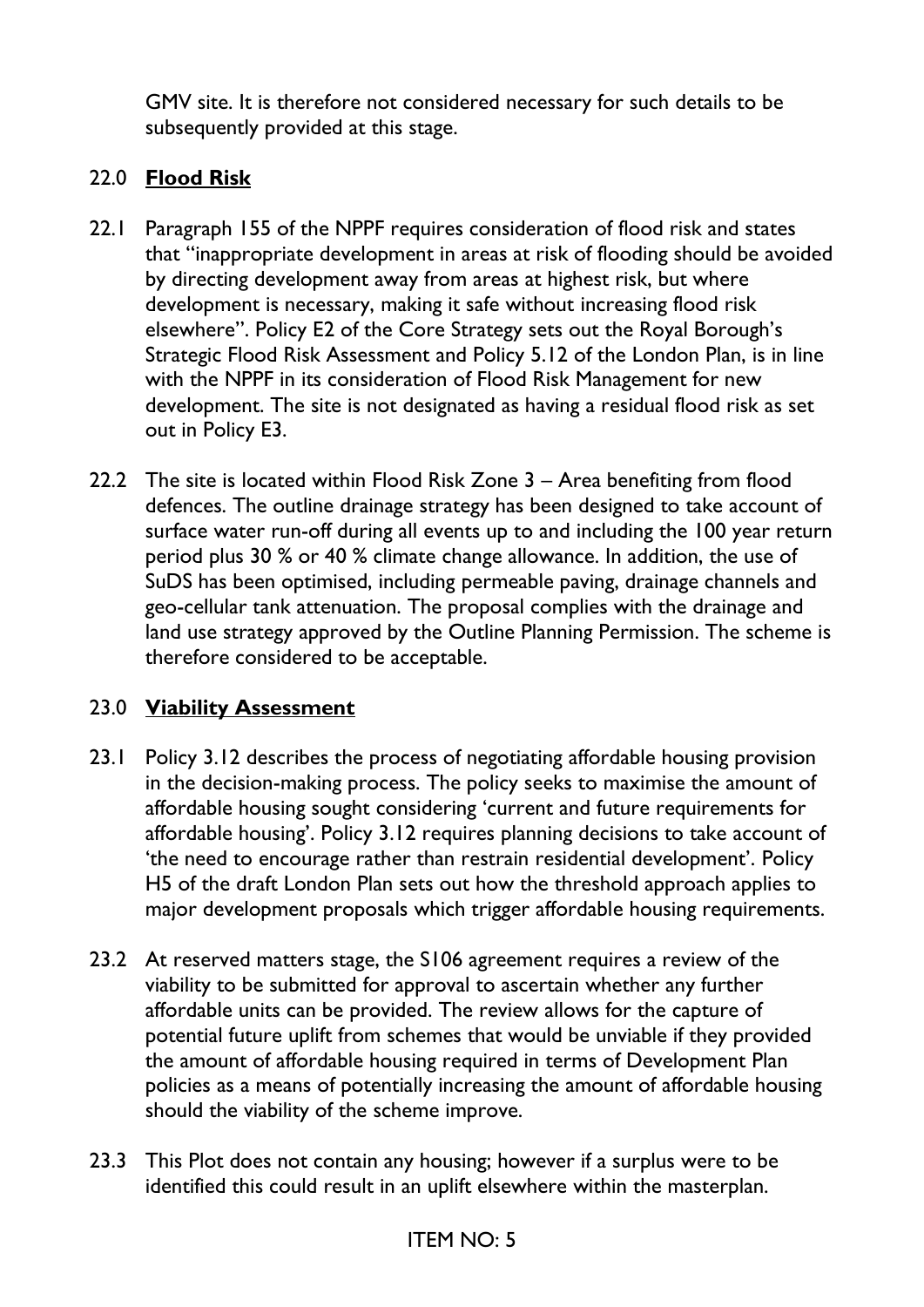23.4 In accordance with the requirements of the legal agreement and current policy, a viability assessment has been submitted with the application. The Indepement Viability Assessment undertaken by BPS concludes that:

The appraisal before our changes produces a profit output of 17.49% of GDV (£153,730,215) compared to a target profit benchmark of 20% of GDV as identified in the Section 106 agreement for the masterplan development. Even after adopting our slightly increased private residential values, BNPPRE show the appraisal produces a profit of 18.11% which remains less than the benchmark profit, as such there is no surplus arising. We are therefore in agreement with BNPPRE's conclusions that the proposed scheme is currently contributing towards the maximum viable level of affordable housing.

23.5 The assessment therefore finds that the GMV development is unviable and that the overall provision of 20% site wide, as required by the S106, is a risk to the developer and that these Plots would not be viable with any additional affordable units.

### 24.0 **Legal Agreement**

- 24.1 The application is a reserved matters application and therefore the proposed development has already been the subject of a legal agreement in terms of the Outline Planning Permission.
- 24.2 The S106 Agreement dated 30th March 2012 for the Outline Planning Permission (Ref 12/0022/O) secured the following obligations:
	- provision of 20% affordable housing across the outline scheme with a 70:30 split in favour of affordable rental units;
	- a review of the affordable housing provision with each submission of a reserved matters application;
	- financial contributions towards bus improvements, cycle parking at North Greenwich Station, upgrades to the Riverside Walk, under five childcare provision, the Cultural Strategy, Public Art, off-site Community facilities, Social Services, increased provision of primary school places, improvements to secondary school education, health facilities, environmental monitoring, public realm and open space, GLLaB, emergency services and public safety improvements;
	- carrying out of highways works;
	- submission of a travel plan and car park management plan;
	- provision of a car club and assistance with membership fees:
	- provision of an on-site children's centre/under 5's nursery;
	- amendments to the CPZ to prevent parking permits being issued for residents;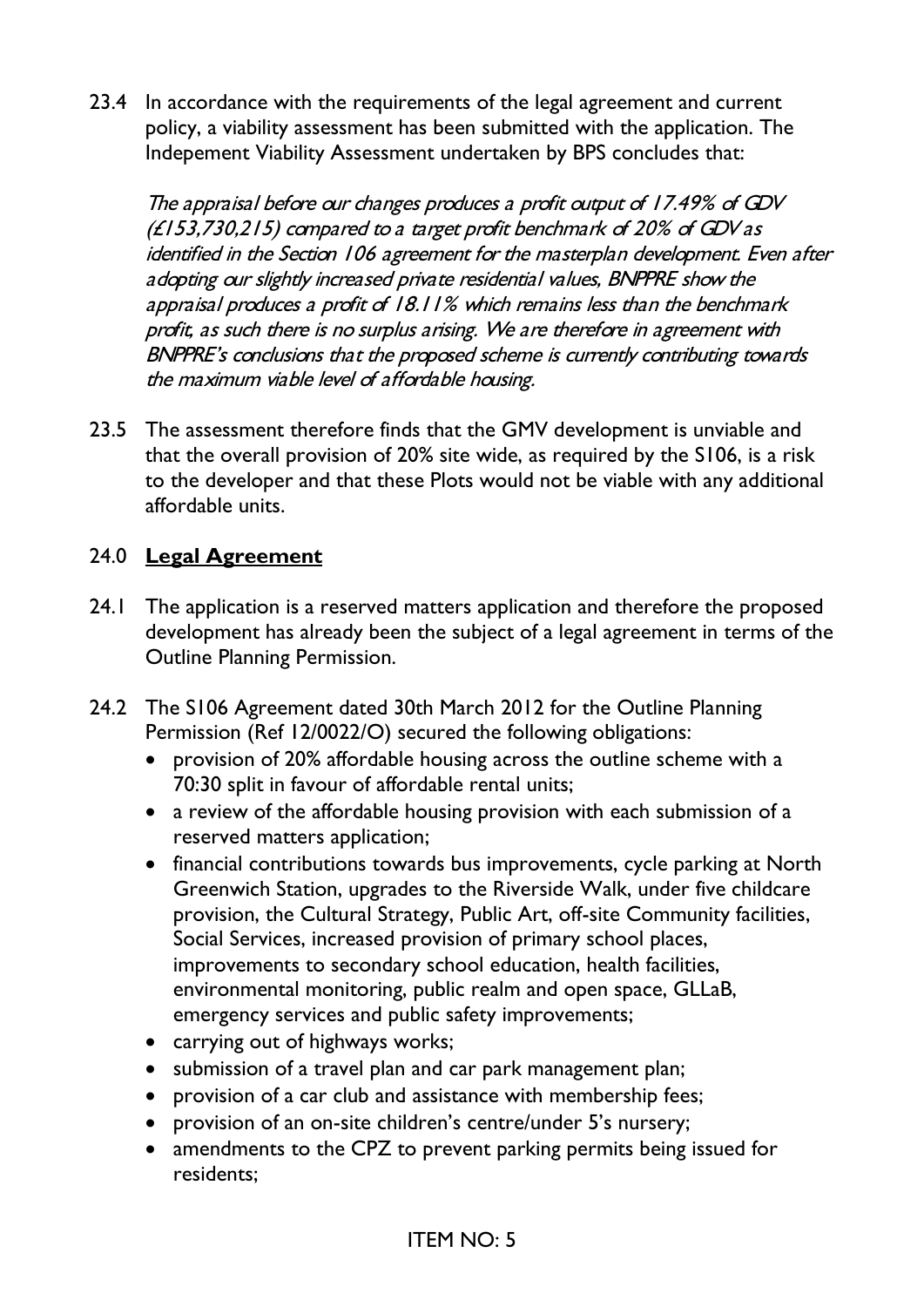- provision of cycle routes, provision of a community building; implementation of a Low Emission Transport Strategy;
- provision of open space;
- provision of play areas;
- participation with GLLaB; and
- provision of affordable business space and implementation of development management arrangements
- 24.3 A Section 73 to the outline planning permission (19/1545/MA) was recently granted. This secured the following amendments:
	- Definition of planning and commercial building to be added/amended
	- Viability late stage reviews to be added
	- Trigger on community facility to be updated
	- Trigger on education facility to be updated
	- Trigger on open space to be updated
	- Trigger on MUGA to be updated
	- Reduction of Car Parking provision to be reflected in s106 clauses
	- Trigger to be imposed on provision of non-residential floor space
- 24.4 A Deed of Variation is being prepared to restrict occupation of Plots 401-405 until Plot 503 has been delivered. This legal agreement is not required to make Plot 503 acceptable in planning terms and therefore this reserved matters application can be determined whilst the legal agreement is completed.

### 25.0 **Community Infrastructure Levy (CIL)**

25.1 As the Outline Planning Permission was granted consent prior to the 1st of April 2012, the development is not be liable for CIL.

### 26.0 **Implications for Disadvantaged Groups**

- 26.1 The implications for disadvantaged groups identified below are an integral part of the consideration of the development and community benefits as set out in the report.
- 26.2 Access to and within the development for persons with physical disabilities will be improved.
- 26.3 The proposal will provide new job opportunities in the construction phase and in the completed development.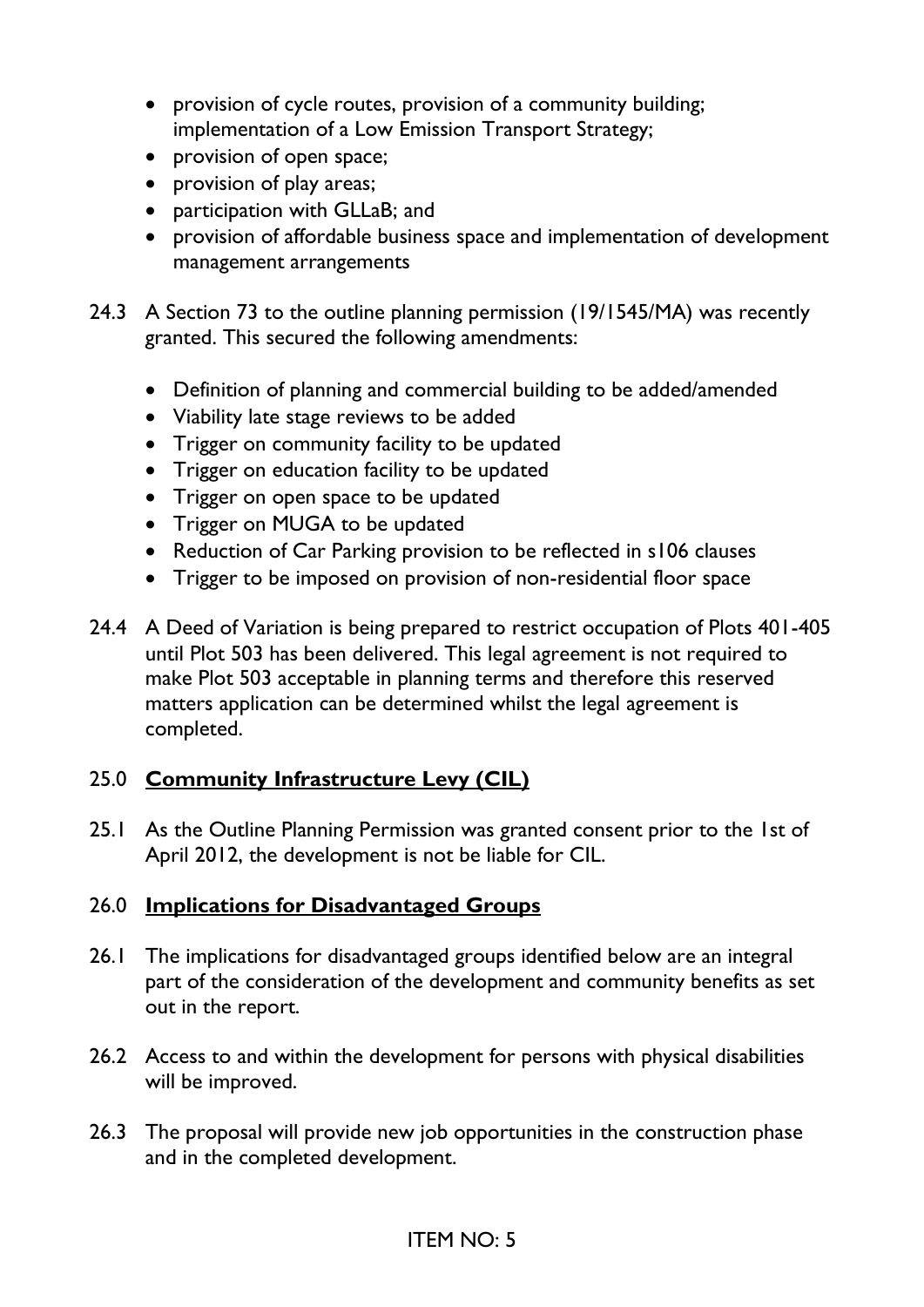- 26.4 The development creates a large open space for use by residents of the masterplan and the wider community.
- 26.5 The development includes affordable business floorspace.
- 26.6 The proposal includes blue badge parking spaces.

### 27.0 **Conclusion**

- 27.1 The proposal is considered acceptable in principle and is in substantial accordance with the outline consent.
- 27.2 Both the B1 and A1-A4 floorspace has been carefully designed to account for the needs of an end user. A portion of the space will be delivered as affordable workspace in line with the S106 requirements. Further details of this will be provided pursuant to the legal agreement.
- 27.3 The proposal includes a large open space that is accessible to both residents of the masterplan and members of the public. This offers a substantial public benefit to the area. The space has been well-designed with a variety of landscaped areas for variety.
- 27.4 The proposal is considered to be well designed and in accordance with the wider site aspirations. There is sufficient variation from the previously consented elements of the scheme, whilst being in substantial accordance to encourage a sense of continuity and site character.
- 27.5 Amenity of future residents and surrounding properties has been considered and it is concluded that amenity is safeguarded in respect of noise, overlooking, and overshadowing.
- 27.6 Overall, no concerns are raised regarding the cycle or car parking provision and impact on highways as the proposed is in accordance with the outline parameters.
- 27.7 The impact on biodiversity has been considered and has been found to be acceptable, with a net gain in biodiversity resulting from the proposal.
- 27.8 In conclusion it is considered that the proposed is in accordance with the parameters or the outline planning permission as well as local, regional and national planning policy. It is recommended that the reserved matters application be approved, subject to conditions.